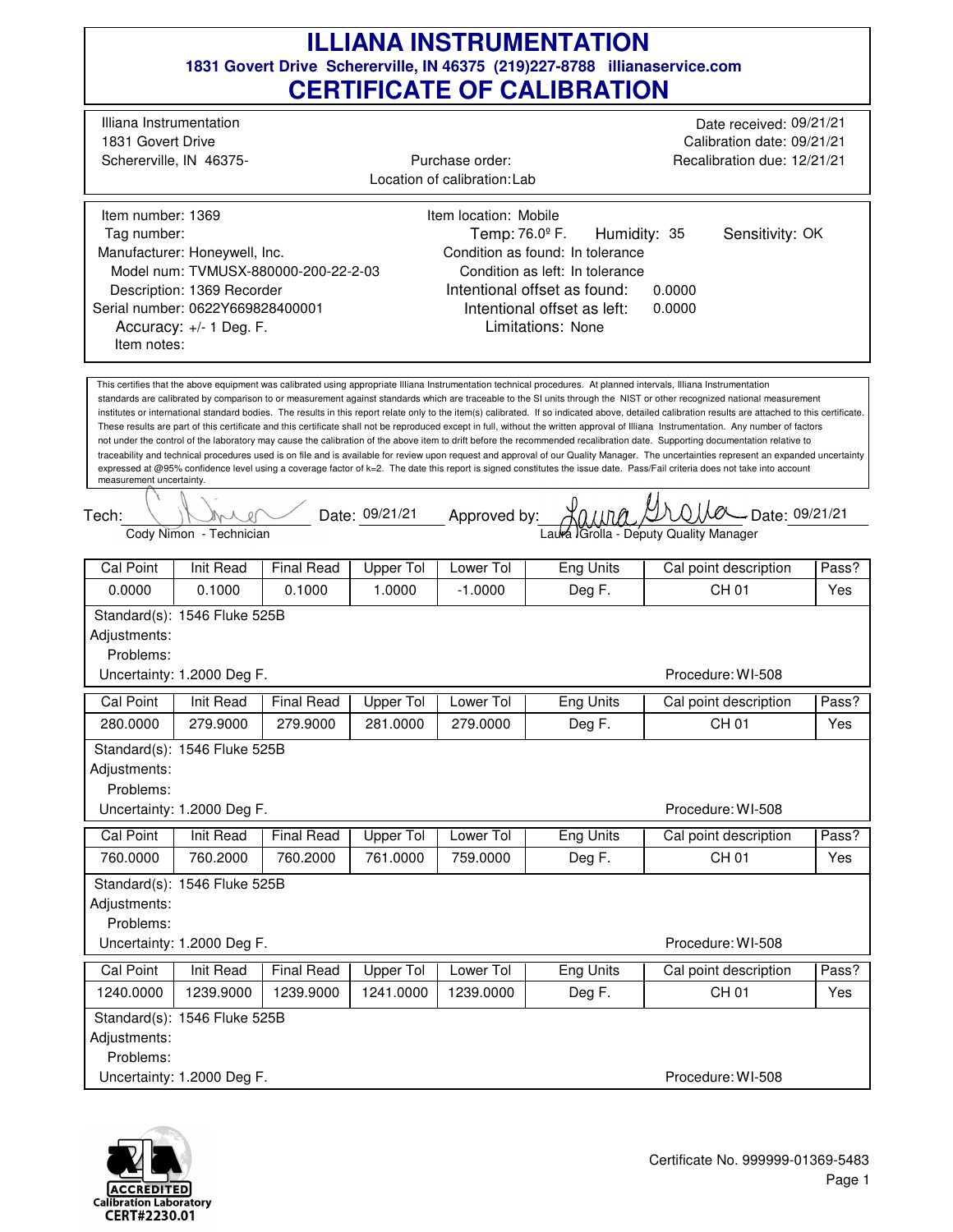| Cal Point                 | Init Read                    | <b>Final Read</b> | <b>Upper Tol</b> | Lower Tol | <b>Eng Units</b> | Cal point description | Pass? |
|---------------------------|------------------------------|-------------------|------------------|-----------|------------------|-----------------------|-------|
| 1720.0000                 | 1720.0000                    | 1720.0000         | 1721.0000        | 1719.0000 | Deg F.           | CH 01                 | Yes   |
|                           | Standard(s): 1546 Fluke 525B |                   |                  |           |                  |                       |       |
| Adjustments:              |                              |                   |                  |           |                  |                       |       |
| Problems:                 |                              |                   |                  |           |                  |                       |       |
|                           | Uncertainty: 1.2000 Deg F.   |                   |                  |           |                  | Procedure: WI-508     |       |
| Cal Point                 | Init Read                    | <b>Final Read</b> | Upper Tol        | Lower Tol | Eng Units        | Cal point description | Pass? |
| 2200.0000                 | 2200.2000                    | 2200.2000         | 2201.0000        | 2199.0000 | Deg F.           | CH 01                 | Yes   |
|                           | Standard(s): 1546 Fluke 525B |                   |                  |           |                  |                       |       |
| Adjustments:              |                              |                   |                  |           |                  |                       |       |
| Problems:                 |                              |                   |                  |           |                  |                       |       |
|                           | Uncertainty: 1.2000 Deg F.   |                   |                  |           |                  | Procedure: WI-508     |       |
| <b>Cal Point</b>          | Init Read                    | <b>Final Read</b> | <b>Upper Tol</b> | Lower Tol | <b>Eng Units</b> | Cal point description | Pass? |
| 0.0000                    | 0.0000                       | 0.0000            | 1.0000           | $-1.0000$ | Deg F.           | CH 02                 | Yes   |
|                           | Standard(s): 1546 Fluke 525B |                   |                  |           |                  |                       |       |
| Adjustments:              |                              |                   |                  |           |                  |                       |       |
| Problems:                 |                              |                   |                  |           |                  |                       |       |
|                           | Uncertainty: 1.2000 Deg F.   |                   |                  |           |                  | Procedure: WI-508     |       |
| <b>Cal Point</b>          | Init Read                    | <b>Final Read</b> | <b>Upper Tol</b> | Lower Tol | <b>Eng Units</b> | Cal point description | Pass? |
| 280.0000                  | 280.0000                     | 280.0000          | 281.0000         | 279.0000  | Deg F.           | CH 02                 | Yes   |
|                           | Standard(s): 1546 Fluke 525B |                   |                  |           |                  |                       |       |
| Adjustments:              |                              |                   |                  |           |                  |                       |       |
| Problems:                 |                              |                   |                  |           |                  | Procedure: WI-508     |       |
|                           | Uncertainty: 1.2000 Deg F.   |                   |                  |           |                  |                       |       |
| <b>Cal Point</b>          | <b>Init Read</b>             | <b>Final Read</b> | Upper Tol        | Lower Tol | <b>Eng Units</b> | Cal point description | Pass? |
| 760.0000                  | 760.1000                     | 760.1000          | 761.0000         | 759.0000  | Deg F.           | CH 02                 | Yes   |
|                           | Standard(s): 1546 Fluke 525B |                   |                  |           |                  |                       |       |
| Adjustments:              |                              |                   |                  |           |                  |                       |       |
| Problems:                 |                              |                   |                  |           |                  | Procedure: WI-508     |       |
|                           | Uncertainty: 1.2000 Deg F.   |                   |                  |           |                  |                       |       |
| Cal Point                 | Init Read                    | <b>Final Read</b> | Upper Tol        | Lower Tol | Eng Units        | Cal point description | Pass? |
| 1240.0000                 | 1240.0000                    | 1240.0000         | 1241.0000        | 1239.0000 | Deg F.           | CH 02                 | Yes   |
|                           | Standard(s): 1546 Fluke 525B |                   |                  |           |                  |                       |       |
| Adjustments:<br>Problems: |                              |                   |                  |           |                  |                       |       |
|                           | Uncertainty: 1.2000 Deg F.   |                   |                  |           |                  | Procedure: WI-508     |       |
|                           |                              |                   |                  |           |                  |                       |       |
| <b>Cal Point</b>          | <b>Init Read</b>             | <b>Final Read</b> | <b>Upper Tol</b> | Lower Tol | <b>Eng Units</b> | Cal point description | Pass? |
| 1720.0000                 | 1719.9000                    | 1719.9000         | 1721.0000        | 1719.0000 | Deg F.           | CH 02                 | Yes   |
|                           | Standard(s): 1546 Fluke 525B |                   |                  |           |                  |                       |       |
| Adjustments:<br>Problems: |                              |                   |                  |           |                  |                       |       |
|                           | Uncertainty: 1.2000 Deg F.   |                   |                  |           |                  | Procedure: WI-508     |       |
|                           |                              |                   |                  |           |                  |                       |       |

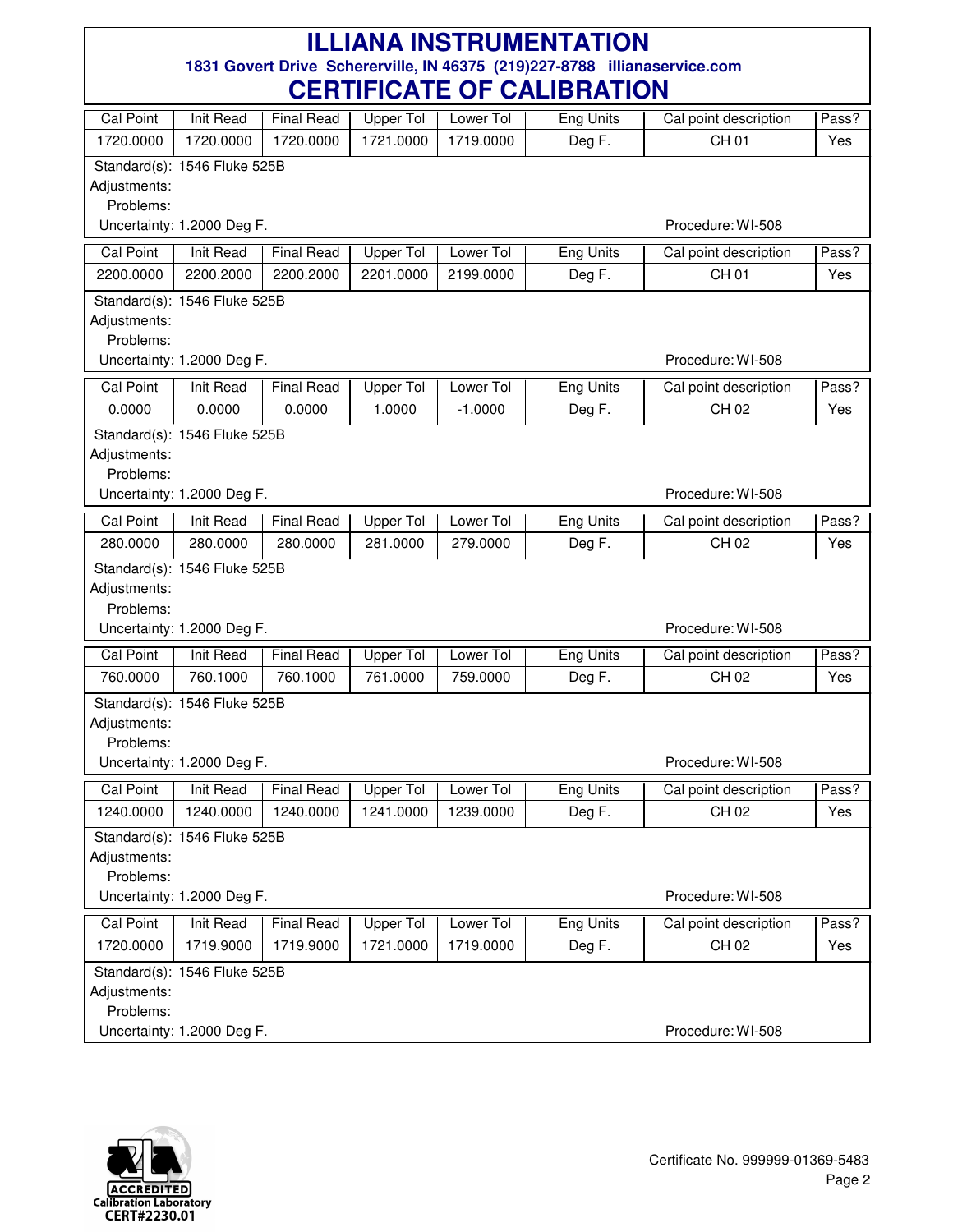| Cal Point                 | Init Read                    | <b>Final Read</b> | <b>Upper Tol</b>             | Lower Tol | Eng Units        | Cal point description | Pass? |
|---------------------------|------------------------------|-------------------|------------------------------|-----------|------------------|-----------------------|-------|
| 2200.0000                 | 2200.1000                    | 2200.1000         | 2201.0000                    | 2199.0000 | Deg F.           | CH 02                 | Yes   |
|                           | Standard(s): 1546 Fluke 525B |                   |                              |           |                  |                       |       |
| Adjustments:              |                              |                   |                              |           |                  |                       |       |
| Problems:                 |                              |                   |                              |           |                  |                       |       |
|                           | Uncertainty: 1.2000 Deg F.   |                   |                              |           |                  | Procedure: WI-508     |       |
| <b>Cal Point</b>          | Init Read                    | <b>Final Read</b> | <b>Upper Tol</b>             | Lower Tol | Eng Units        | Cal point description | Pass? |
| 0.0000                    | $-0.1000$                    | $-0.1000$         | 1.0000                       | $-1.0000$ | Deg F.           | CH 03                 | Yes   |
|                           | Standard(s): 1546 Fluke 525B |                   |                              |           |                  |                       |       |
| Adjustments:              |                              |                   |                              |           |                  |                       |       |
| Problems:                 |                              |                   |                              |           |                  | Procedure: WI-508     |       |
|                           | Uncertainty: 1.2000 Deg F.   |                   |                              |           |                  |                       |       |
| <b>Cal Point</b>          | Init Read                    | <b>Final Read</b> | <b>Upper Tol</b>             | Lower Tol | <b>Eng Units</b> | Cal point description | Pass? |
| 280.0000                  | 279.9000                     | 279.9000          | 281.0000                     | 279.0000  | Deg F.           | CH 03                 | Yes   |
|                           | Standard(s): 1546 Fluke 525B |                   |                              |           |                  |                       |       |
| Adjustments:<br>Problems: |                              |                   |                              |           |                  |                       |       |
|                           | Uncertainty: 1.2000 Deg F.   |                   |                              |           |                  | Procedure: WI-508     |       |
| <b>Cal Point</b>          | <b>Init Read</b>             | <b>Final Read</b> |                              | Lower Tol | <b>Eng Units</b> | Cal point description | Pass? |
| 760.0000                  | 760.2000                     | 760.2000          | <b>Upper Tol</b><br>761.0000 | 759.0000  | Deg F.           | CH 03                 | Yes   |
|                           |                              |                   |                              |           |                  |                       |       |
| Adjustments:              | Standard(s): 1546 Fluke 525B |                   |                              |           |                  |                       |       |
| Problems:                 |                              |                   |                              |           |                  |                       |       |
|                           | Uncertainty: 1.2000 Deg F.   |                   |                              |           |                  | Procedure: WI-508     |       |
| <b>Cal Point</b>          | Init Read                    | <b>Final Read</b> | <b>Upper Tol</b>             | Lower Tol | <b>Eng Units</b> | Cal point description | Pass? |
| 1240.0000                 | 1239.8000                    | 1239.8000         | 1241.0000                    | 1239.0000 | Deg F.           | CH 03                 | Yes   |
|                           | Standard(s): 1546 Fluke 525B |                   |                              |           |                  |                       |       |
| Adjustments:              |                              |                   |                              |           |                  |                       |       |
| Problems:                 |                              |                   |                              |           |                  |                       |       |
|                           | Uncertainty: 1.2000 Deg F.   |                   |                              |           |                  | Procedure: WI-508     |       |
| Cal Point                 | Init Read                    | <b>Final Read</b> | Upper Tol                    | Lower Tol | Eng Units        | Cal point description | Pass? |
| 1720.0000                 | 1720.0000                    | 1720.0000         | 1721.0000                    | 1719.0000 | Deg F.           | CH 03                 | Yes   |
|                           | Standard(s): 1546 Fluke 525B |                   |                              |           |                  |                       |       |
| Adjustments:              |                              |                   |                              |           |                  |                       |       |
| Problems:                 |                              |                   |                              |           |                  |                       |       |
|                           | Uncertainty: 1.2000 Deg F.   |                   |                              |           |                  | Procedure: WI-508     |       |
| Cal Point                 | <b>Init Read</b>             | <b>Final Read</b> | <b>Upper Tol</b>             | Lower Tol | <b>Eng Units</b> | Cal point description | Pass? |
| 2200.0000                 | 2200.1000                    | 2200.1000         | 2201.0000                    | 2199.0000 | Deg F.           | CH 03                 | Yes   |
|                           | Standard(s): 1546 Fluke 525B |                   |                              |           |                  |                       |       |
| Adjustments:              |                              |                   |                              |           |                  |                       |       |
| Problems:                 | Uncertainty: 1.2000 Deg F.   |                   |                              |           |                  | Procedure: WI-508     |       |
|                           |                              |                   |                              |           |                  |                       |       |

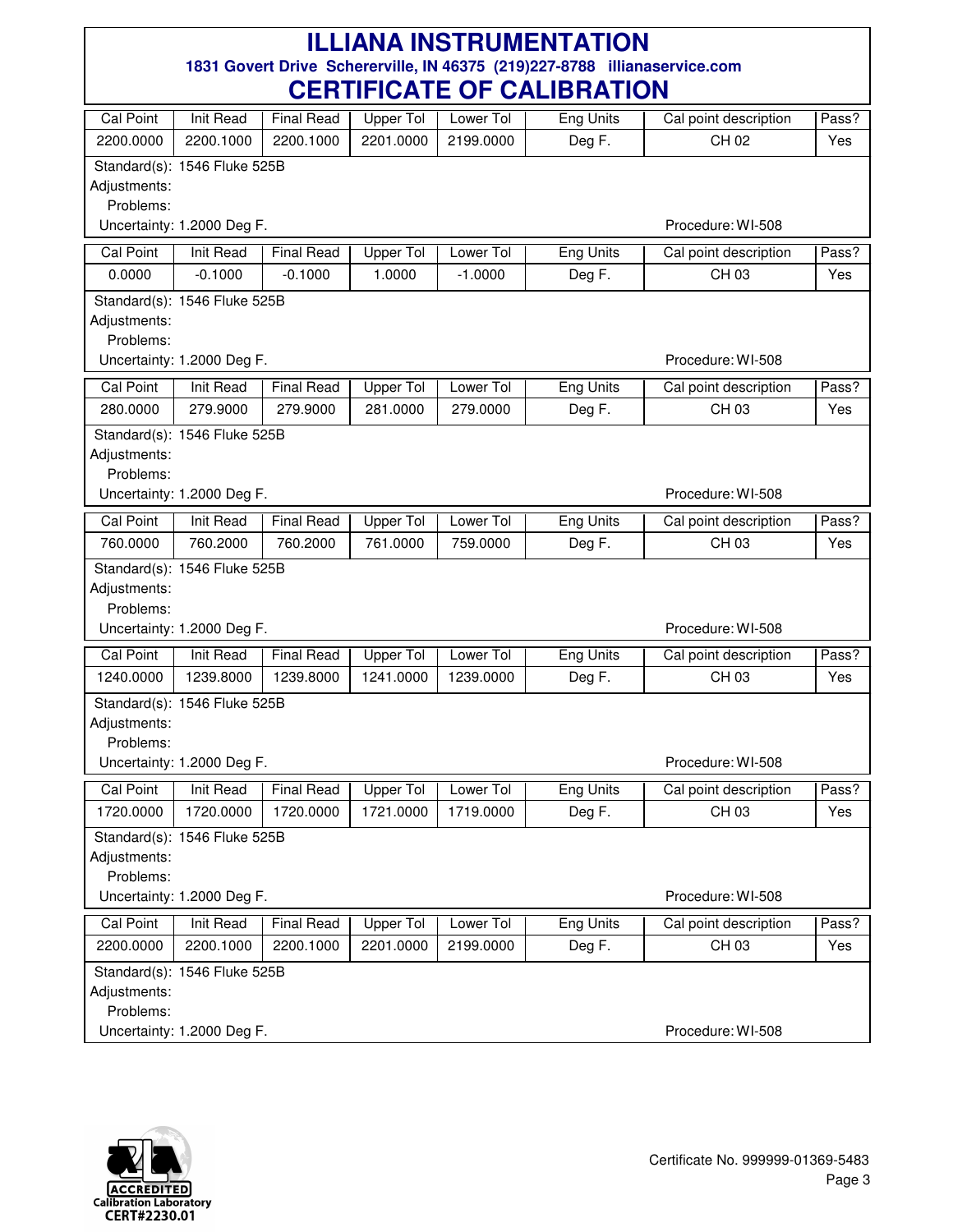|                  |                              |                   | VLIIIII IVAIL VI |           | <u>VALIPIIATIVII</u> |                       |       |
|------------------|------------------------------|-------------------|------------------|-----------|----------------------|-----------------------|-------|
| <b>Cal Point</b> | <b>Init Read</b>             | <b>Final Read</b> | Upper Tol        | Lower Tol | Eng Units            | Cal point description | Pass? |
| 0.0000           | 0.0000                       | 0.0000            | 1.0000           | $-1.0000$ | Deg F.               | CH 04                 | Yes   |
|                  | Standard(s): 1546 Fluke 525B |                   |                  |           |                      |                       |       |
| Adjustments:     |                              |                   |                  |           |                      |                       |       |
| Problems:        |                              |                   |                  |           |                      |                       |       |
|                  | Uncertainty: 1.2000 Deg F.   |                   |                  |           |                      | Procedure: WI-508     |       |
| <b>Cal Point</b> | Init Read                    | <b>Final Read</b> | Upper Tol        | Lower Tol | <b>Eng Units</b>     | Cal point description | Pass? |
| 280.0000         | 280.0000                     | 280.0000          | 281.0000         | 279.0000  | Deg F.               | <b>CH 04</b>          | Yes   |
|                  | Standard(s): 1546 Fluke 525B |                   |                  |           |                      |                       |       |
| Adjustments:     |                              |                   |                  |           |                      |                       |       |
| Problems:        |                              |                   |                  |           |                      |                       |       |
|                  | Uncertainty: 1.2000 Deg F.   |                   |                  |           |                      | Procedure: WI-508     |       |
| <b>Cal Point</b> | Init Read                    | <b>Final Read</b> | Upper Tol        | Lower Tol | <b>Eng Units</b>     | Cal point description | Pass? |
| 760.0000         | 760.0000                     | 760.0000          | 761.0000         | 759.0000  | Deg F.               | CH 04                 | Yes   |
|                  | Standard(s): 1546 Fluke 525B |                   |                  |           |                      |                       |       |
| Adjustments:     |                              |                   |                  |           |                      |                       |       |
| Problems:        |                              |                   |                  |           |                      |                       |       |
|                  | Uncertainty: 1.2000 Deg F.   |                   |                  |           |                      | Procedure: WI-508     |       |
| Cal Point        | Init Read                    | <b>Final Read</b> | <b>Upper Tol</b> | Lower Tol | <b>Eng Units</b>     | Cal point description | Pass? |
| 1240.0000        | 1239.9000                    | 1239.9000         | 1241.0000        | 1239.0000 | Deg F.               | CH 04                 | Yes   |
|                  | Standard(s): 1546 Fluke 525B |                   |                  |           |                      |                       |       |
| Adjustments:     |                              |                   |                  |           |                      |                       |       |
| Problems:        |                              |                   |                  |           |                      |                       |       |
|                  | Uncertainty: 1.2000 Deg F.   |                   |                  |           |                      | Procedure: WI-508     |       |
| <b>Cal Point</b> | <b>Init Read</b>             | <b>Final Read</b> | <b>Upper Tol</b> | Lower Tol | Eng Units            | Cal point description | Pass? |
| 1720.0000        | 1719.9000                    | 1719.9000         | 1721.0000        | 1719.0000 | Deg F.               | CH 04                 | Yes   |
|                  | Standard(s): 1546 Fluke 525B |                   |                  |           |                      |                       |       |
| Adjustments:     |                              |                   |                  |           |                      |                       |       |
| Problems:        |                              |                   |                  |           |                      |                       |       |
|                  | Uncertainty: 1.2000 Deg F.   |                   |                  |           |                      | Procedure: WI-508     |       |
| <b>Cal Point</b> | Init Read                    | <b>Final Read</b> | Upper Tol        | Lower Tol | Eng Units            | Cal point description | Pass? |
| 2200.0000        | 2200.0000                    | 2200.0000         | 2201.0000        | 2199.0000 | Deg F.               | CH 04                 | Yes   |
|                  | Standard(s): 1546 Fluke 525B |                   |                  |           |                      |                       |       |
| Adjustments:     |                              |                   |                  |           |                      |                       |       |
| Problems:        |                              |                   |                  |           |                      |                       |       |
|                  | Uncertainty: 1.2000 Deg F.   |                   |                  |           |                      | Procedure: WI-508     |       |
| <b>Cal Point</b> | Init Read                    | <b>Final Read</b> | Upper Tol        | Lower Tol | <b>Eng Units</b>     | Cal point description | Pass? |
| 0.0000           | 0.0000                       | 0.0000            | 1.0000           | $-1.0000$ | Deg F.               | CH 05                 | Yes   |
|                  | Standard(s): 1546 Fluke 525B |                   |                  |           |                      |                       |       |
| Adjustments:     |                              |                   |                  |           |                      |                       |       |
| Problems:        |                              |                   |                  |           |                      |                       |       |
|                  | Uncertainty: 1.2000 Deg F.   |                   |                  |           |                      | Procedure: WI-508     |       |

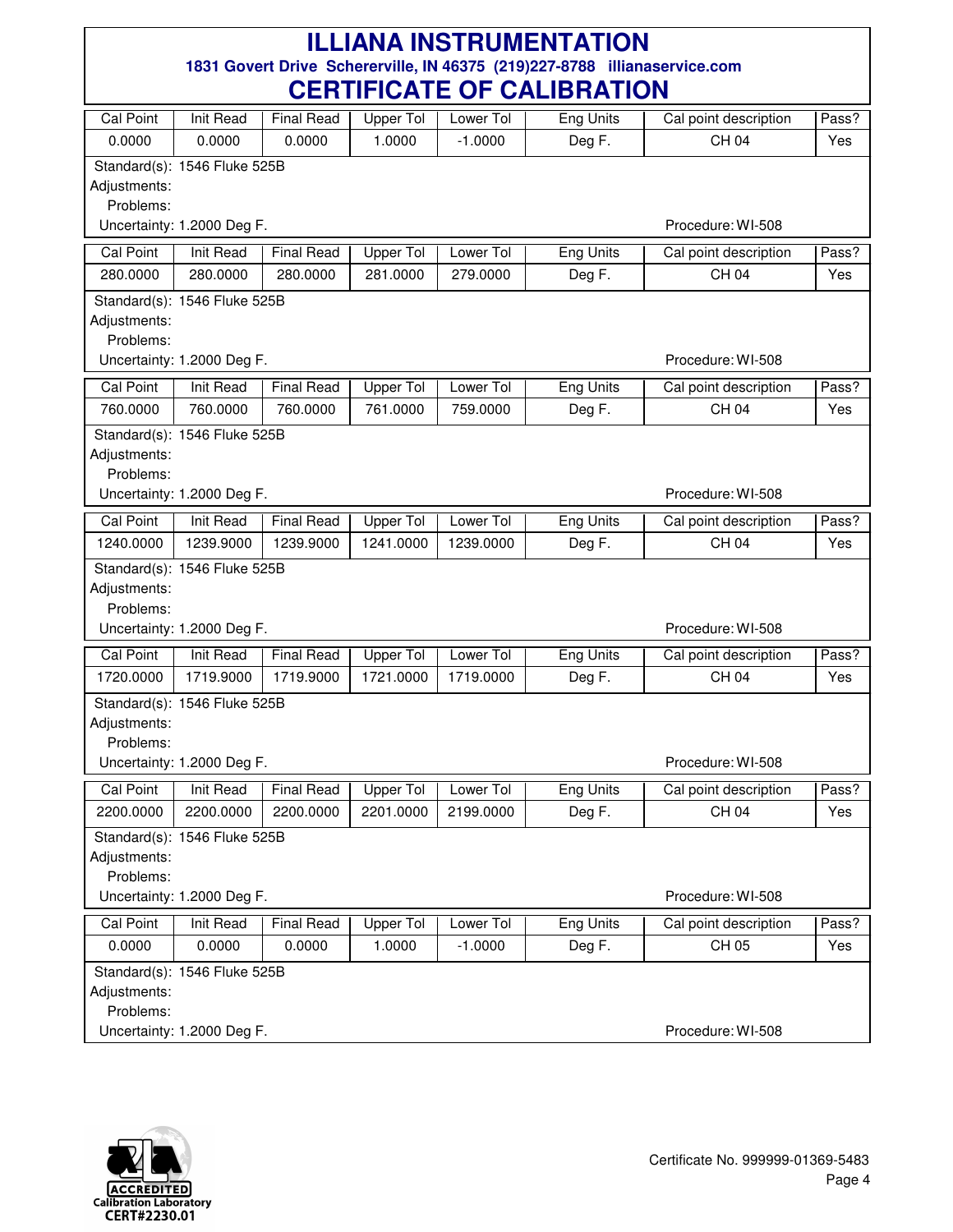|                               |                               |                                | VLIIIII IVATE VI              |                        | <u>VALIDI IATIVIT</u>      |                                |              |
|-------------------------------|-------------------------------|--------------------------------|-------------------------------|------------------------|----------------------------|--------------------------------|--------------|
| <b>Cal Point</b>              | <b>Init Read</b>              | <b>Final Read</b>              | Upper Tol                     | Lower Tol              | Eng Units                  | Cal point description          | Pass?        |
| 280.0000                      | 280.0000                      | 280.0000                       | 281.0000                      | 279.0000               | Deg F.                     | CH 05                          | Yes          |
|                               | Standard(s): 1546 Fluke 525B  |                                |                               |                        |                            |                                |              |
| Adjustments:                  |                               |                                |                               |                        |                            |                                |              |
| Problems:                     |                               |                                |                               |                        |                            |                                |              |
|                               | Uncertainty: 1.2000 Deg F.    |                                |                               |                        |                            | Procedure: WI-508              |              |
| <b>Cal Point</b>              | Init Read                     | <b>Final Read</b>              | <b>Upper Tol</b>              | Lower Tol              | Eng Units                  | Cal point description          | Pass?        |
| 760.0000                      | 760.1000                      | 760.1000                       | 761.0000                      | 759.0000               | Deg F.                     | CH 05                          | Yes          |
|                               | Standard(s): 1546 Fluke 525B  |                                |                               |                        |                            |                                |              |
| Adjustments:                  |                               |                                |                               |                        |                            |                                |              |
| Problems:                     |                               |                                |                               |                        |                            | Procedure: WI-508              |              |
|                               | Uncertainty: 1.2000 Deg F.    |                                |                               |                        |                            |                                |              |
| <b>Cal Point</b>              | <b>Init Read</b>              | <b>Final Read</b>              | <b>Upper Tol</b>              | Lower Tol              | Eng Units                  | Cal point description          | Pass?        |
| 1240.0000                     | 1239.9000                     | 1239.9000                      | 1241.0000                     | 1239.0000              | Deg F.                     | CH 05                          | Yes          |
|                               | Standard(s): 1546 Fluke 525B  |                                |                               |                        |                            |                                |              |
| Adjustments:<br>Problems:     |                               |                                |                               |                        |                            |                                |              |
|                               | Uncertainty: 1.2000 Deg F.    |                                |                               |                        |                            | Procedure: WI-508              |              |
|                               |                               |                                |                               |                        |                            |                                |              |
| <b>Cal Point</b><br>1720.0000 | <b>Init Read</b><br>1719.9000 | <b>Final Read</b><br>1719.9000 | <b>Upper Tol</b><br>1721.0000 | Lower Tol<br>1719.0000 | <b>Eng Units</b><br>Deg F. | Cal point description<br>CH 05 | Pass?<br>Yes |
|                               |                               |                                |                               |                        |                            |                                |              |
| Adjustments:                  | Standard(s): 1546 Fluke 525B  |                                |                               |                        |                            |                                |              |
| Problems:                     |                               |                                |                               |                        |                            |                                |              |
|                               | Uncertainty: 1.2000 Deg F.    |                                |                               |                        |                            | Procedure: WI-508              |              |
| <b>Cal Point</b>              | <b>Init Read</b>              | <b>Final Read</b>              | <b>Upper Tol</b>              | Lower Tol              | Eng Units                  | Cal point description          | Pass?        |
| 2200.0000                     | 2199.9000                     | 2199.9000                      | 2201.0000                     | 2199.0000              | Deg F.                     | CH 05                          | Yes          |
|                               | Standard(s): 1546 Fluke 525B  |                                |                               |                        |                            |                                |              |
| Adjustments:                  |                               |                                |                               |                        |                            |                                |              |
| Problems:                     |                               |                                |                               |                        |                            |                                |              |
|                               | Uncertainty: 1.2000 Deg F.    |                                |                               |                        |                            | Procedure: WI-508              |              |
| <b>Cal Point</b>              | <b>Init Read</b>              | <b>Final Read</b>              | Upper Tol                     | Lower Tol              | <b>Eng Units</b>           | Cal point description          | Pass?        |
| 0.0000                        | 0.2000                        | 0.2000                         | 1.0000                        | $-1.0000$              | Deg F.                     | CH 06                          | Yes          |
|                               | Standard(s): 1546 Fluke 525B  |                                |                               |                        |                            |                                |              |
| Adjustments:                  |                               |                                |                               |                        |                            |                                |              |
| Problems:                     |                               |                                |                               |                        |                            |                                |              |
|                               | Uncertainty: 1.2000 Deg F.    |                                |                               |                        |                            | Procedure: WI-508              |              |
| <b>Cal Point</b>              | Init Read                     | <b>Final Read</b>              | Upper Tol                     | Lower Tol              | Eng Units                  | Cal point description          | Pass?        |
| 280.0000                      | 279.9000                      | 279.9000                       | 281.0000                      | 279.0000               | Deg F.                     | CH 06                          | Yes          |
|                               | Standard(s): 1546 Fluke 525B  |                                |                               |                        |                            |                                |              |
| Adjustments:                  |                               |                                |                               |                        |                            |                                |              |
| Problems:                     |                               |                                |                               |                        |                            |                                |              |
|                               | Uncertainty: 1.2000 Deg F.    |                                |                               |                        |                            | Procedure: WI-508              |              |

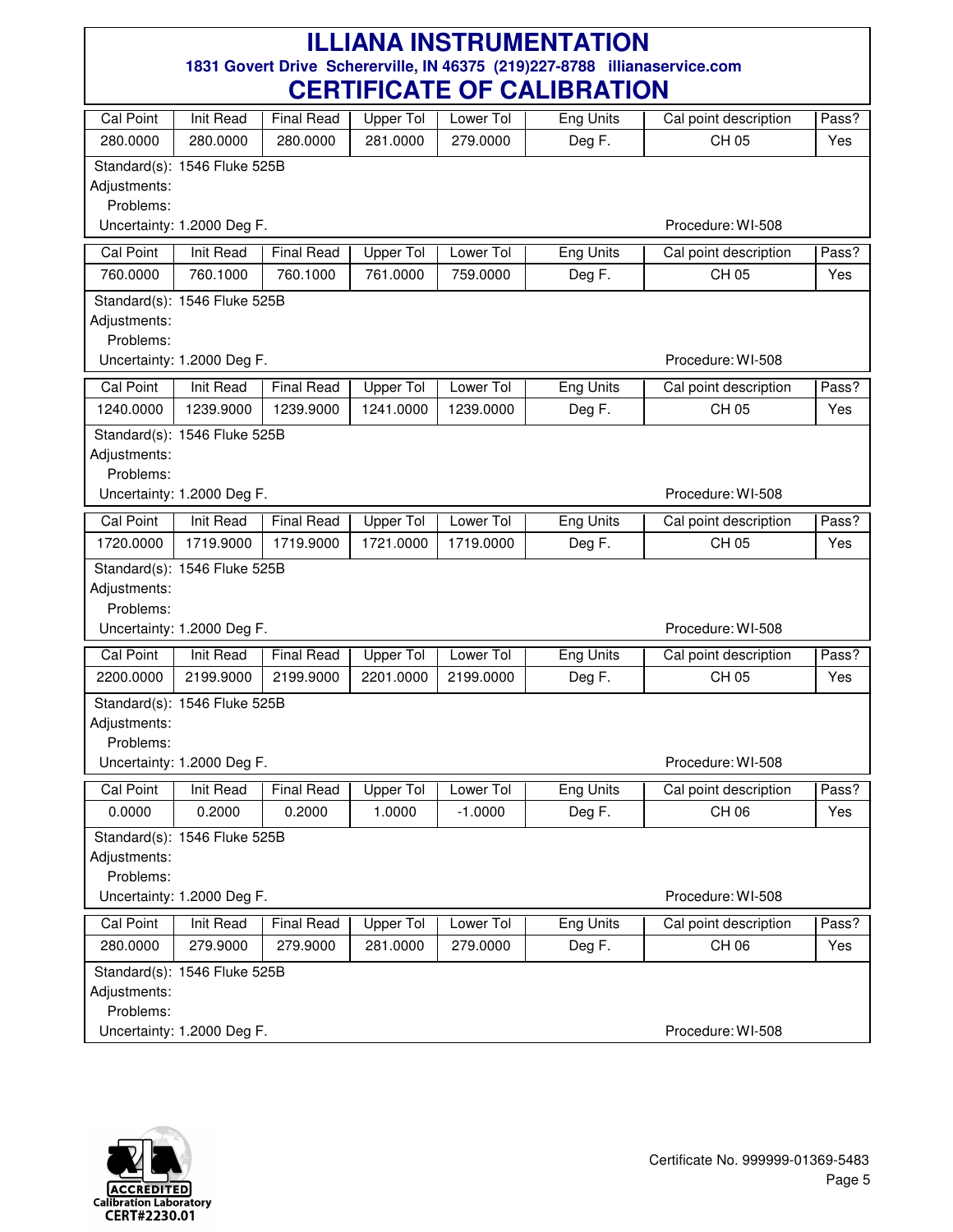| <b>Cal Point</b>          | <b>Init Read</b>             | <b>Final Read</b> | <b>Upper Tol</b> | Lower Tol | Eng Units        | Cal point description | Pass? |
|---------------------------|------------------------------|-------------------|------------------|-----------|------------------|-----------------------|-------|
| 760.0000                  | 760.0000                     | 760.0000          | 761.0000         | 759.0000  | Deg F.           | CH 06                 | Yes   |
|                           | Standard(s): 1546 Fluke 525B |                   |                  |           |                  |                       |       |
| Adjustments:              |                              |                   |                  |           |                  |                       |       |
| Problems:                 |                              |                   |                  |           |                  |                       |       |
|                           | Uncertainty: 1.2000 Deg F.   |                   |                  |           |                  | Procedure: WI-508     |       |
| Cal Point                 | Init Read                    | <b>Final Read</b> | <b>Upper Tol</b> | Lower Tol | Eng Units        | Cal point description | Pass? |
| 1240.0000                 | 1239.9000                    | 1239.9000         | 1241.0000        | 1239.0000 | Deg F.           | CH 06                 | Yes   |
|                           | Standard(s): 1546 Fluke 525B |                   |                  |           |                  |                       |       |
| Adjustments:              |                              |                   |                  |           |                  |                       |       |
| Problems:                 | Uncertainty: 1.2000 Deg F.   |                   |                  |           |                  | Procedure: WI-508     |       |
|                           |                              |                   |                  |           |                  |                       |       |
| <b>Cal Point</b>          | Init Read                    | <b>Final Read</b> | <b>Upper Tol</b> | Lower Tol | <b>Eng Units</b> | Cal point description | Pass? |
| 1720.0000                 | 1719.9000                    | 1719.9000         | 1721.0000        | 1719.0000 | Deg F.           | CH 06                 | Yes   |
|                           | Standard(s): 1546 Fluke 525B |                   |                  |           |                  |                       |       |
| Adjustments:<br>Problems: |                              |                   |                  |           |                  |                       |       |
|                           | Uncertainty: 1.2000 Deg F.   |                   |                  |           |                  | Procedure: WI-508     |       |
| Cal Point                 | Init Read                    | <b>Final Read</b> | <b>Upper Tol</b> | Lower Tol | <b>Eng Units</b> | Cal point description | Pass? |
| 2200.0000                 | 2199.9000                    | 2199.9000         | 2201.0000        | 2199.0000 | Deg F.           | CH 06                 | Yes   |
|                           |                              |                   |                  |           |                  |                       |       |
| Adjustments:              | Standard(s): 1546 Fluke 525B |                   |                  |           |                  |                       |       |
| Problems:                 |                              |                   |                  |           |                  |                       |       |
|                           | Uncertainty: 1.2000 Deg F.   |                   |                  |           |                  | Procedure: WI-508     |       |
| <b>Cal Point</b>          | <b>Init Read</b>             | <b>Final Read</b> | <b>Upper Tol</b> | Lower Tol | <b>Eng Units</b> | Cal point description | Pass? |
| 0.0000                    | $-0.1000$                    | $-0.1000$         | 1.0000           | $-1.0000$ | Deg F.           | CH 07                 | Yes   |
|                           | Standard(s): 1546 Fluke 525B |                   |                  |           |                  |                       |       |
| Adjustments:              |                              |                   |                  |           |                  |                       |       |
| Problems:                 |                              |                   |                  |           |                  |                       |       |
|                           | Uncertainty: 1.2000 Deg F.   |                   |                  |           |                  | Procedure: WI-508     |       |
| Cal Point                 | Init Read                    | <b>Final Read</b> | <b>Upper Tol</b> | Lower Tol | <b>Eng Units</b> | Cal point description | Pass? |
| 280.0000                  | 280.1000                     | 280.1000          | 281.0000         | 279.0000  | Deg F.           | CH 07                 | Yes   |
|                           | Standard(s): 1546 Fluke 525B |                   |                  |           |                  |                       |       |
| Adjustments:              |                              |                   |                  |           |                  |                       |       |
| Problems:                 |                              |                   |                  |           |                  |                       |       |
|                           | Uncertainty: 1.2000 Deg F.   |                   |                  |           |                  | Procedure: WI-508     |       |
| <b>Cal Point</b>          | <b>Init Read</b>             | <b>Final Read</b> | <b>Upper Tol</b> | Lower Tol | <b>Eng Units</b> | Cal point description | Pass? |
| 760.0000                  | 760.1000                     | 760.1000          | 761.0000         | 759.0000  | Deg F.           | <b>CH 07</b>          | Yes   |
|                           | Standard(s): 1546 Fluke 525B |                   |                  |           |                  |                       |       |
| Adjustments:              |                              |                   |                  |           |                  |                       |       |
| Problems:                 |                              |                   |                  |           |                  |                       |       |
|                           | Uncertainty: 1.2000 Deg F.   |                   |                  |           |                  | Procedure: WI-508     |       |

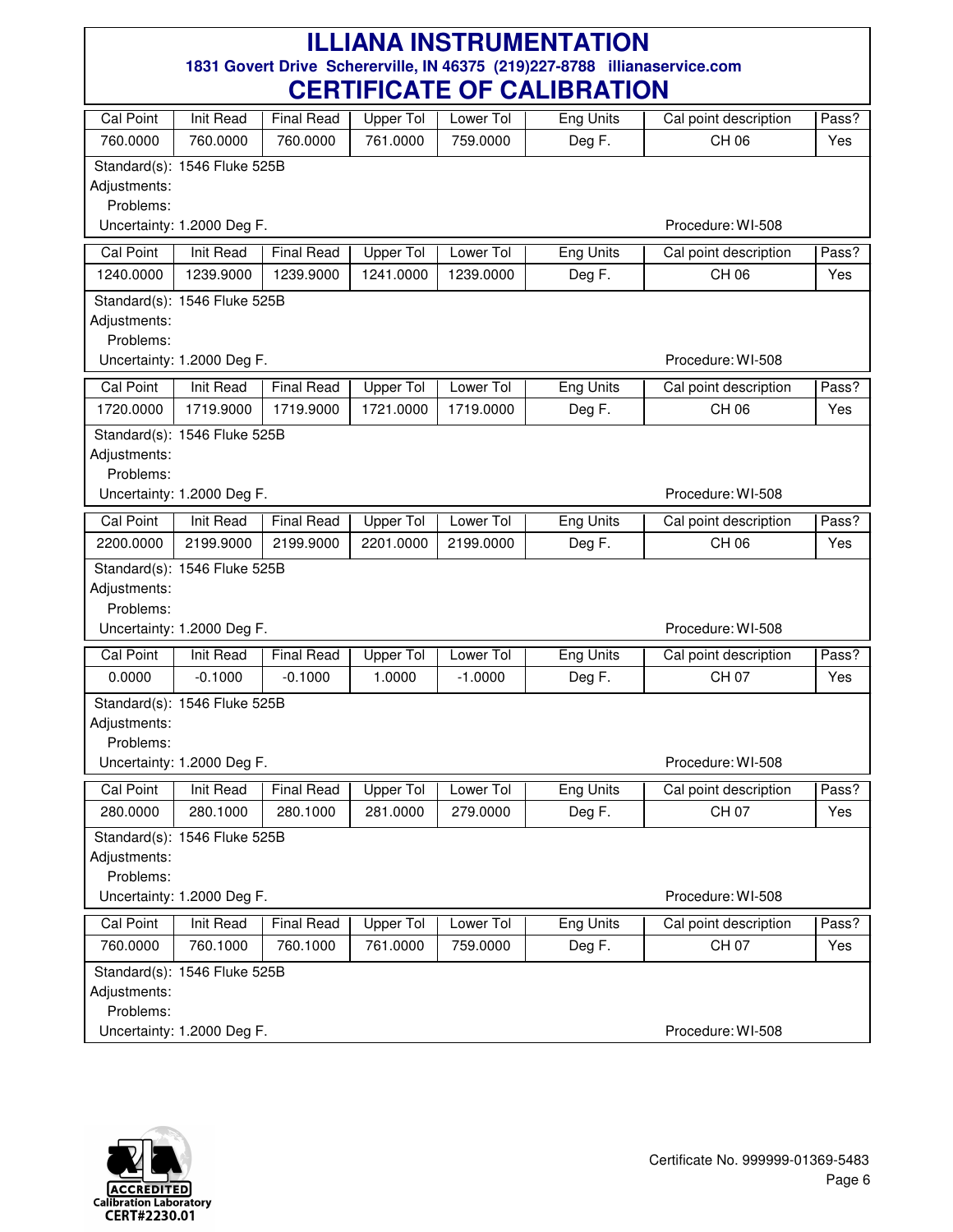|                           |                              |                             | VLIIIII IVAIL VI    |           | <u>VALIDI IATIVIT</u> |                                       |              |
|---------------------------|------------------------------|-----------------------------|---------------------|-----------|-----------------------|---------------------------------------|--------------|
| <b>Cal Point</b>          | Init Read                    | <b>Final Read</b>           | Upper Tol           | Lower Tol | Eng Units             | Cal point description                 | Pass?        |
| 1240.0000                 | 1240.1000                    | 1240.1000                   | 1241.0000           | 1239.0000 | Deg F.                | CH 07                                 | Yes          |
|                           | Standard(s): 1546 Fluke 525B |                             |                     |           |                       |                                       |              |
| Adjustments:              |                              |                             |                     |           |                       |                                       |              |
| Problems:                 |                              |                             |                     |           |                       |                                       |              |
|                           | Uncertainty: 1.2000 Deg F.   |                             |                     |           |                       | Procedure: WI-508                     |              |
| Cal Point                 | <b>Init Read</b>             | <b>Final Read</b>           | <b>Upper Tol</b>    | Lower Tol | Eng Units             | Cal point description                 | Pass?        |
| 1720.0000                 | 1720.0000                    | 1720.0000                   | 1721.0000           | 1719.0000 | Deg F.                | CH 07                                 | Yes          |
|                           | Standard(s): 1546 Fluke 525B |                             |                     |           |                       |                                       |              |
| Adjustments:              |                              |                             |                     |           |                       |                                       |              |
| Problems:                 | Uncertainty: 1.2000 Deg F.   |                             |                     |           |                       | Procedure: WI-508                     |              |
|                           |                              |                             |                     |           |                       |                                       |              |
| <b>Cal Point</b>          | Init Read                    | <b>Final Read</b>           | Upper Tol           | Lower Tol | <b>Eng Units</b>      | Cal point description                 | Pass?        |
| 2200.0000                 | 2200.1000                    | 2200.1000                   | 2201.0000           | 2199.0000 | Deg F.                | CH 07                                 | Yes          |
|                           | Standard(s): 1546 Fluke 525B |                             |                     |           |                       |                                       |              |
| Adjustments:<br>Problems: |                              |                             |                     |           |                       |                                       |              |
|                           | Uncertainty: 1.2000 Deg F.   |                             |                     |           |                       | Procedure: WI-508                     |              |
|                           |                              |                             |                     | Lower Tol |                       |                                       |              |
| Cal Point<br>0.0000       | Init Read<br>0.3000          | <b>Final Read</b><br>0.3000 | Upper Tol<br>1.0000 | $-1.0000$ | <b>Eng Units</b>      | Cal point description<br><b>CH 08</b> | Pass?<br>Yes |
|                           |                              |                             |                     |           | Deg F.                |                                       |              |
| Adjustments:              | Standard(s): 1546 Fluke 525B |                             |                     |           |                       |                                       |              |
| Problems:                 |                              |                             |                     |           |                       |                                       |              |
|                           | Uncertainty: 1.2000 Deg F.   |                             |                     |           |                       | Procedure: WI-508                     |              |
| <b>Cal Point</b>          | <b>Init Read</b>             | <b>Final Read</b>           | Upper Tol           | Lower Tol | Eng Units             | Cal point description                 | Pass?        |
| 280.0000                  | 280.4000                     | 280.4000                    | 281.0000            | 279.0000  | Deg F.                | CH 08                                 | Yes          |
|                           | Standard(s): 1546 Fluke 525B |                             |                     |           |                       |                                       |              |
| Adjustments:              |                              |                             |                     |           |                       |                                       |              |
| Problems:                 |                              |                             |                     |           |                       |                                       |              |
|                           | Uncertainty: 1.2000 Deg F.   |                             |                     |           |                       | Procedure: WI-508                     |              |
| <b>Cal Point</b>          | Init Read                    | Final Read                  | Upper Tol           | Lower Tol | Eng Units             | Cal point description                 | Pass?        |
| 760.0000                  | 760.4000                     | 760.4000                    | 761.0000            | 759.0000  | Deg F.                | <b>CH 08</b>                          | Yes          |
|                           | Standard(s): 1546 Fluke 525B |                             |                     |           |                       |                                       |              |
| Adjustments:              |                              |                             |                     |           |                       |                                       |              |
| Problems:                 |                              |                             |                     |           |                       |                                       |              |
|                           | Uncertainty: 1.2000 Deg F.   |                             |                     |           |                       | Procedure: WI-508                     |              |
| <b>Cal Point</b>          | Init Read                    | <b>Final Read</b>           | Upper Tol           | Lower Tol | <b>Eng Units</b>      | Cal point description                 | Pass?        |
| 1240.0000                 | 1240.3000                    | 1240.3000                   | 1241.0000           | 1239.0000 | Deg F.                | <b>CH 08</b>                          | Yes          |
|                           | Standard(s): 1546 Fluke 525B |                             |                     |           |                       |                                       |              |
| Adjustments:              |                              |                             |                     |           |                       |                                       |              |
| Problems:                 |                              |                             |                     |           |                       |                                       |              |
|                           | Uncertainty: 1.2000 Deg F.   |                             |                     |           |                       | Procedure: WI-508                     |              |

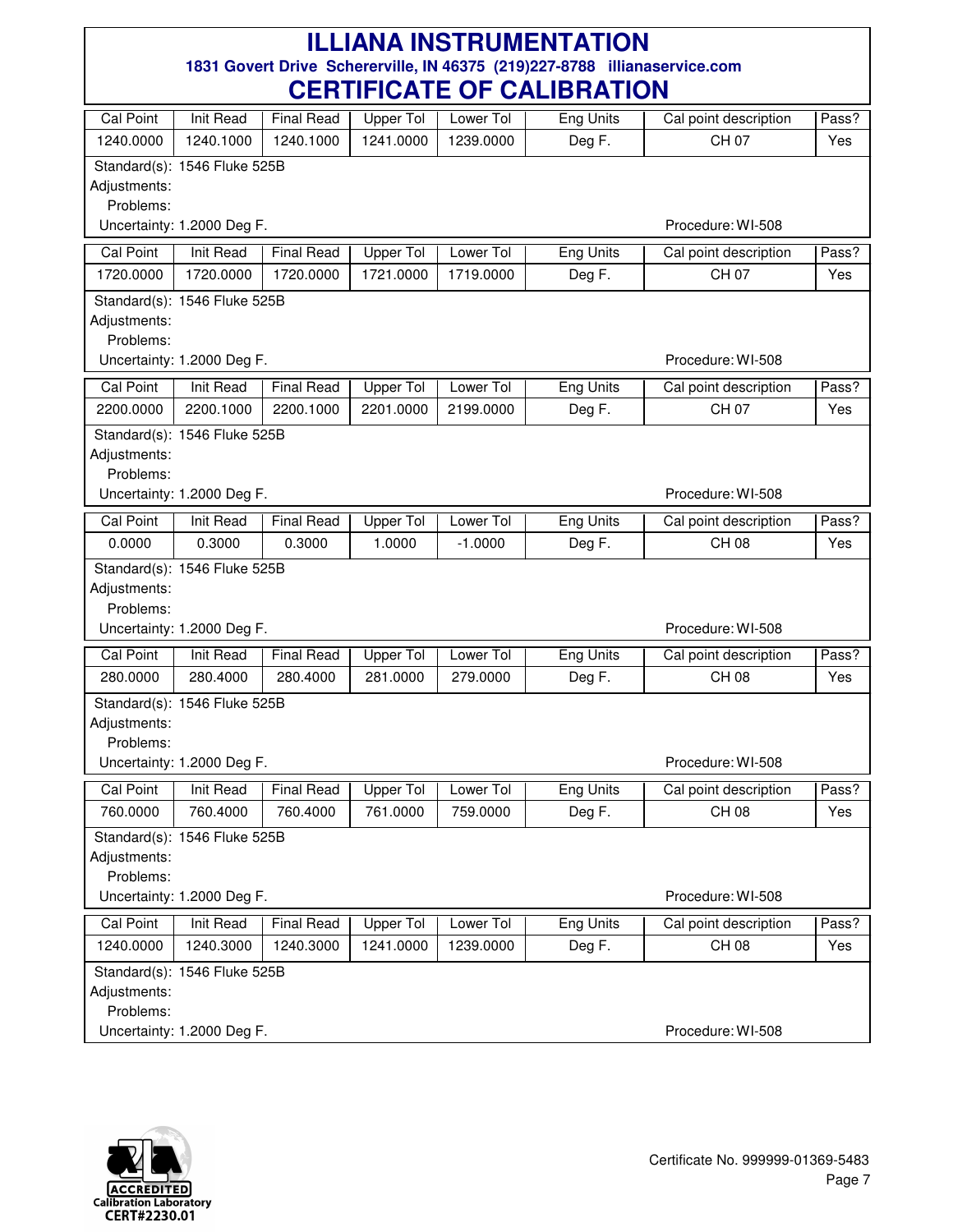| Cal Point                 | Init Read                    | <b>Final Read</b> | <b>Upper Tol</b> | Lower Tol | Eng Units        | Cal point description | Pass? |
|---------------------------|------------------------------|-------------------|------------------|-----------|------------------|-----------------------|-------|
| 1720.0000                 | 1720.2000                    | 1720.2000         | 1721.0000        | 1719.0000 | Deg F.           | CH 08                 | Yes   |
|                           | Standard(s): 1546 Fluke 525B |                   |                  |           |                  |                       |       |
| Adjustments:              |                              |                   |                  |           |                  |                       |       |
| Problems:                 |                              |                   |                  |           |                  |                       |       |
|                           | Uncertainty: 1.2000 Deg F.   |                   |                  |           |                  | Procedure: WI-508     |       |
| <b>Cal Point</b>          | <b>Init Read</b>             | <b>Final Read</b> | <b>Upper Tol</b> | Lower Tol | Eng Units        | Cal point description | Pass? |
| 2200.0000                 | 2200.1000                    | 2200.1000         | 2201.0000        | 2199.0000 | Deg F.           | CH 08                 | Yes   |
|                           | Standard(s): 1546 Fluke 525B |                   |                  |           |                  |                       |       |
| Adjustments:              |                              |                   |                  |           |                  |                       |       |
| Problems:                 |                              |                   |                  |           |                  | Procedure: WI-508     |       |
|                           | Uncertainty: 1.2000 Deg F.   |                   |                  |           |                  |                       |       |
| <b>Cal Point</b>          | Init Read                    | <b>Final Read</b> | <b>Upper Tol</b> | Lower Tol | <b>Eng Units</b> | Cal point description | Pass? |
| 0.0000                    | 0.1000                       | 0.1000            | 1.0000           | $-1.0000$ | Deg F.           | CH 09                 | Yes   |
|                           | Standard(s): 1546 Fluke 525B |                   |                  |           |                  |                       |       |
| Adjustments:<br>Problems: |                              |                   |                  |           |                  |                       |       |
|                           | Uncertainty: 1.2000 Deg F.   |                   |                  |           |                  | Procedure: WI-508     |       |
|                           |                              |                   |                  |           |                  |                       |       |
| <b>Cal Point</b>          | <b>Init Read</b>             | <b>Final Read</b> | <b>Upper Tol</b> | Lower Tol | <b>Eng Units</b> | Cal point description | Pass? |
| 280.0000                  | 280.0000                     | 280.0000          | 281.0000         | 279.0000  | Deg F.           | CH 09                 | Yes   |
|                           | Standard(s): 1546 Fluke 525B |                   |                  |           |                  |                       |       |
| Adjustments:<br>Problems: |                              |                   |                  |           |                  |                       |       |
|                           | Uncertainty: 1.2000 Deg F.   |                   |                  |           |                  | Procedure: WI-508     |       |
| <b>Cal Point</b>          | Init Read                    | <b>Final Read</b> | <b>Upper Tol</b> | Lower Tol | <b>Eng Units</b> | Cal point description | Pass? |
| 760.0000                  | 760.0000                     | 760.0000          | 761.0000         | 759.0000  | Deg F.           | CH 09                 | Yes   |
|                           |                              |                   |                  |           |                  |                       |       |
| Adjustments:              | Standard(s): 1546 Fluke 525B |                   |                  |           |                  |                       |       |
| Problems:                 |                              |                   |                  |           |                  |                       |       |
|                           | Uncertainty: 1.2000 Deg F.   |                   |                  |           |                  | Procedure: WI-508     |       |
| Cal Point                 | Init Read                    | <b>Final Read</b> | Upper Tol        | Lower Tol | Eng Units        | Cal point description | Pass? |
| 1240.0000                 | 1239.8000                    | 1239.8000         | 1241.0000        | 1239.0000 | Deg F.           | CH 09                 | Yes   |
|                           | Standard(s): 1546 Fluke 525B |                   |                  |           |                  |                       |       |
| Adjustments:              |                              |                   |                  |           |                  |                       |       |
| Problems:                 |                              |                   |                  |           |                  |                       |       |
|                           | Uncertainty: 1.2000 Deg F.   |                   |                  |           |                  | Procedure: WI-508     |       |
| <b>Cal Point</b>          | <b>Init Read</b>             | <b>Final Read</b> | <b>Upper Tol</b> | Lower Tol | <b>Eng Units</b> | Cal point description | Pass? |
| 1720.0000                 | 1719.9000                    | 1719.9000         | 1721.0000        | 1719.0000 | Deg F.           | CH 09                 | Yes   |
|                           | Standard(s): 1546 Fluke 525B |                   |                  |           |                  |                       |       |
| Adjustments:              |                              |                   |                  |           |                  |                       |       |
| Problems:                 |                              |                   |                  |           |                  |                       |       |
|                           | Uncertainty: 1.2000 Deg F.   |                   |                  |           |                  | Procedure: WI-508     |       |

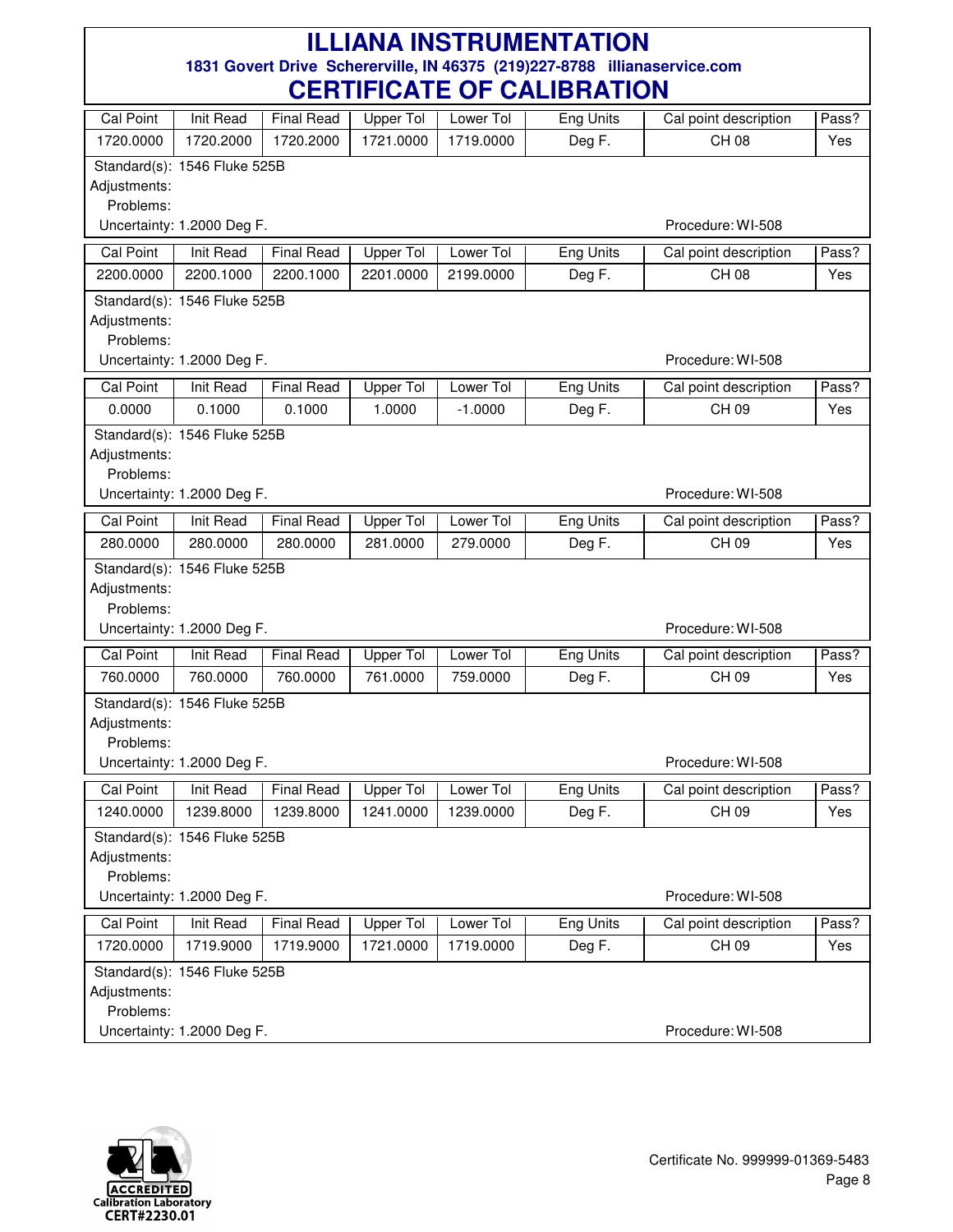|                           |                               |                                | ыш іулін VI                   |                        | <u>VALIDI IATIVIT</u> |                                       |              |
|---------------------------|-------------------------------|--------------------------------|-------------------------------|------------------------|-----------------------|---------------------------------------|--------------|
| <b>Cal Point</b>          | <b>Init Read</b>              | <b>Final Read</b>              | Upper Tol                     | Lower Tol              | Eng Units             | Cal point description                 | Pass?        |
| 2200.0000                 | 2199.7000                     | 2199.7000                      | 2201.0000                     | 2199.0000              | Deg F.                | CH 09                                 | Yes          |
|                           | Standard(s): 1546 Fluke 525B  |                                |                               |                        |                       |                                       |              |
| Adjustments:              |                               |                                |                               |                        |                       |                                       |              |
| Problems:                 |                               |                                |                               |                        |                       |                                       |              |
|                           | Uncertainty: 1.2000 Deg F.    |                                |                               |                        |                       | Procedure: WI-508                     |              |
| <b>Cal Point</b>          | Init Read                     | <b>Final Read</b>              | <b>Upper Tol</b>              | Lower Tol              | Eng Units             | Cal point description                 | Pass?        |
| 0.0000                    | 0.0000                        | 0.0000                         | 1.0000                        | $-1.0000$              | Deg F.                | <b>CH 10</b>                          | Yes          |
|                           | Standard(s): 1546 Fluke 525B  |                                |                               |                        |                       |                                       |              |
| Adjustments:              |                               |                                |                               |                        |                       |                                       |              |
| Problems:                 | Uncertainty: 1.2000 Deg F.    |                                |                               |                        |                       | Procedure: WI-508                     |              |
|                           |                               |                                |                               |                        |                       |                                       |              |
| <b>Cal Point</b>          | Init Read                     | <b>Final Read</b>              | <b>Upper Tol</b>              | Lower Tol              | Eng Units             | Cal point description<br><b>CH 10</b> | Pass?        |
| 280.0000                  | 280.0000                      | 280.0000                       | 281.0000                      | 279.0000               | Deg F.                |                                       | Yes          |
|                           | Standard(s): 1546 Fluke 525B  |                                |                               |                        |                       |                                       |              |
| Adjustments:<br>Problems: |                               |                                |                               |                        |                       |                                       |              |
|                           | Uncertainty: 1.2000 Deg F.    |                                |                               |                        |                       | Procedure: WI-508                     |              |
| <b>Cal Point</b>          | Init Read                     | <b>Final Read</b>              | <b>Upper Tol</b>              | Lower Tol              | <b>Eng Units</b>      | Cal point description                 | Pass?        |
| 760.0000                  | 759.9000                      | 759.9000                       | 761.0000                      | 759.0000               | Deg F.                | <b>CH 10</b>                          | Yes          |
|                           | Standard(s): 1546 Fluke 525B  |                                |                               |                        |                       |                                       |              |
| Adjustments:              |                               |                                |                               |                        |                       |                                       |              |
| Problems:                 |                               |                                |                               |                        |                       |                                       |              |
|                           | Uncertainty: 1.2000 Deg F.    |                                |                               |                        |                       | Procedure: WI-508                     |              |
| <b>Cal Point</b>          | <b>Init Read</b>              | <b>Final Read</b>              | <b>Upper Tol</b>              | Lower Tol              | Eng Units             | Cal point description                 | Pass?        |
| 1240.0000                 | 1239.9000                     | 1239.9000                      | 1241.0000                     | 1239.0000              | Deg F.                | <b>CH 10</b>                          | Yes          |
|                           | Standard(s): 1546 Fluke 525B  |                                |                               |                        |                       |                                       |              |
| Adjustments:              |                               |                                |                               |                        |                       |                                       |              |
| Problems:                 |                               |                                |                               |                        |                       |                                       |              |
|                           | Uncertainty: 1.2000 Deg F.    |                                |                               |                        |                       | Procedure: WI-508                     |              |
| <b>Cal Point</b>          | Init Read                     | Final Read                     | Upper Tol                     | Lower Tol              | Eng Units             | Cal point description                 | Pass?        |
| 1720.0000                 | 1719.9000                     | 1719.9000                      | 1721.0000                     | 1719.0000              | Deg F.                | CH 10                                 | Yes          |
|                           | Standard(s): 1546 Fluke 525B  |                                |                               |                        |                       |                                       |              |
| Adjustments:              |                               |                                |                               |                        |                       |                                       |              |
| Problems:                 | Uncertainty: 1.2000 Deg F.    |                                |                               |                        |                       | Procedure: WI-508                     |              |
|                           |                               |                                |                               |                        |                       |                                       |              |
| Cal Point<br>2200.0000    | <b>Init Read</b><br>2199.9000 | <b>Final Read</b><br>2199.9000 | <b>Upper Tol</b><br>2201.0000 | Lower Tol<br>2199.0000 | <b>Eng Units</b>      | Cal point description<br><b>CH 10</b> | Pass?<br>Yes |
|                           |                               |                                |                               |                        | Deg F.                |                                       |              |
| Adjustments:              | Standard(s): 1546 Fluke 525B  |                                |                               |                        |                       |                                       |              |
| Problems:                 |                               |                                |                               |                        |                       |                                       |              |
|                           | Uncertainty: 1.2000 Deg F.    |                                |                               |                        |                       | Procedure: WI-508                     |              |
|                           |                               |                                |                               |                        |                       |                                       |              |

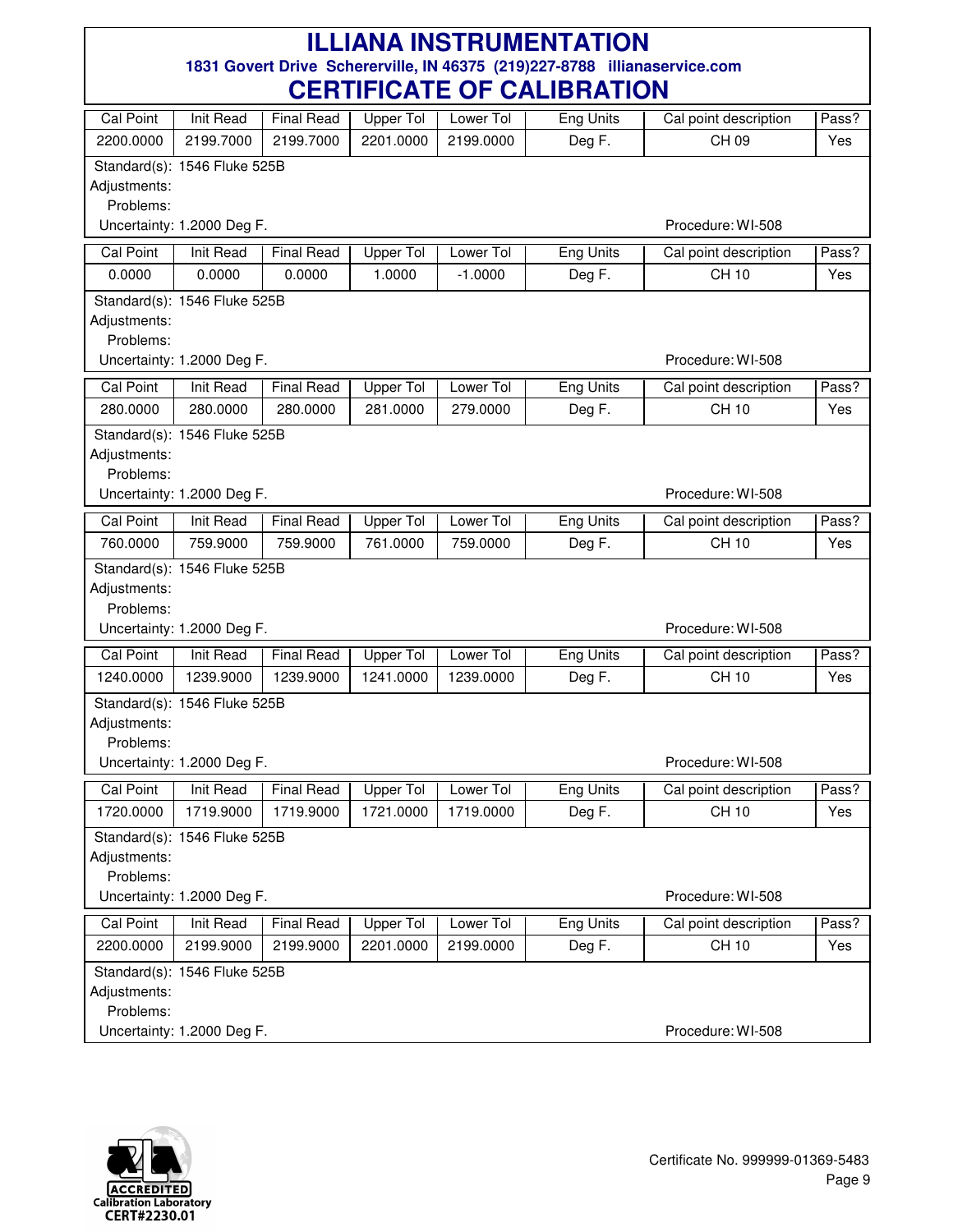|                           |                              |                         | VLIIIII IVAIL VI |                                    | <b>VALIPHATIVIT</b>        |                                       |              |
|---------------------------|------------------------------|-------------------------|------------------|------------------------------------|----------------------------|---------------------------------------|--------------|
| Cal Point                 | <b>Init Read</b>             | <b>Final Read</b>       | <b>Upper Tol</b> | Lower Tol                          | Eng Units                  | Cal point description                 | Pass?        |
| 0.0000                    | 0.1000                       | 0.1000                  | 1.0000           | $-1.0000$                          | Deg F.                     | <b>CH 11</b>                          | Yes          |
|                           | Standard(s): 1546 Fluke 525B |                         |                  |                                    |                            |                                       |              |
| Adjustments:              |                              |                         |                  |                                    |                            |                                       |              |
| Problems:                 |                              |                         |                  |                                    |                            |                                       |              |
|                           | Uncertainty: 1.2000 Deg F.   |                         |                  |                                    |                            | Procedure: WI-508                     |              |
| <b>Cal Point</b>          | <b>Init Read</b>             | <b>Final Read</b>       | <b>Upper Tol</b> | Lower Tol                          | <b>Eng Units</b>           | Cal point description                 | Pass?        |
| 280.0000                  | 280.1000                     | 280.1000                | 281.0000         | 279.0000                           | Deg F.                     | <b>CH 11</b>                          | Yes          |
|                           | Standard(s): 1546 Fluke 525B |                         |                  |                                    |                            |                                       |              |
| Adjustments:              |                              |                         |                  |                                    |                            |                                       |              |
| Problems:                 |                              |                         |                  |                                    |                            |                                       |              |
|                           | Uncertainty: 1.2000 Deg F.   |                         |                  |                                    |                            | Procedure: WI-508                     |              |
| Cal Point                 | Init Read                    | <b>Final Read</b>       | <b>Upper Tol</b> | Lower Tol                          | <b>Eng Units</b>           | Cal point description                 | Pass?        |
| 760.0000                  | 759.9000                     | 759.9000                | 761.0000         | 759.0000                           | Deg F.                     | <b>CH 11</b>                          | Yes          |
|                           | Standard(s): 1546 Fluke 525B |                         |                  |                                    |                            |                                       |              |
| Adjustments:              |                              |                         |                  |                                    |                            |                                       |              |
| Problems:                 |                              |                         |                  |                                    |                            |                                       |              |
|                           | Uncertainty: 1.2000 Deg F.   |                         |                  |                                    |                            | Procedure: WI-508                     |              |
| Cal Point                 | <b>Init Read</b>             | <b>Final Read</b>       | <b>Upper Tol</b> | Lower Tol                          | <b>Eng Units</b>           | Cal point description                 | Pass?        |
| 1240.0000                 | 1239.9000                    | 1239.9000               | 1241.0000        | 1239.0000                          | Deg F.                     | <b>CH 11</b>                          | Yes          |
|                           | Standard(s): 1546 Fluke 525B |                         |                  |                                    |                            |                                       |              |
| Adjustments:<br>Problems: |                              |                         |                  |                                    |                            |                                       |              |
|                           | Uncertainty: 1.2000 Deg F.   |                         |                  |                                    |                            | Procedure: WI-508                     |              |
|                           |                              |                         |                  |                                    |                            |                                       |              |
| <b>Cal Point</b>          | Init Read                    | <b>Final Read</b>       | <b>Upper Tol</b> | Lower Tol                          | Eng Units                  | Cal point description                 | Pass?        |
| 1720.0000                 | 1719.8000                    | 1719.8000               | 1721.0000        | 1719.0000                          | Deg F.                     | <b>CH 11</b>                          | Yes          |
|                           | Standard(s): 1546 Fluke 525B |                         |                  |                                    |                            |                                       |              |
| Adjustments:<br>Problems: |                              |                         |                  |                                    |                            |                                       |              |
|                           | Uncertainty: 1.2000 Deg F.   |                         |                  |                                    |                            | Procedure: WI-508                     |              |
|                           | Init Read                    |                         |                  |                                    |                            |                                       |              |
| Cal Point<br>2200.0000    | 2199.8000                    | Final Read<br>2199.8000 | 2201.0000        | Upper Tol   Lower Tol<br>2199.0000 | <b>Eng Units</b><br>Deg F. | Cal point description<br><b>CH 11</b> | Pass?<br>Yes |
|                           |                              |                         |                  |                                    |                            |                                       |              |
| Adjustments:              | Standard(s): 1546 Fluke 525B |                         |                  |                                    |                            |                                       |              |
| Problems:                 |                              |                         |                  |                                    |                            |                                       |              |
|                           | Uncertainty: 1.2000 Deg F.   |                         |                  |                                    |                            | Procedure: WI-508                     |              |
| <b>Cal Point</b>          | <b>Init Read</b>             | <b>Final Read</b>       | <b>Upper Tol</b> | Lower Tol                          | <b>Eng Units</b>           | Cal point description                 | Pass?        |
| 0.0000                    | 0.0000                       | 0.0000                  | 1.0000           | $-1.0000$                          | Deg F.                     | <b>CH 12</b>                          | Yes          |
|                           | Standard(s): 1546 Fluke 525B |                         |                  |                                    |                            |                                       |              |
| Adjustments:              |                              |                         |                  |                                    |                            |                                       |              |
| Problems:                 |                              |                         |                  |                                    |                            |                                       |              |
|                           | Uncertainty: 1.2000 Deg F.   |                         |                  |                                    |                            | Procedure: WI-508                     |              |

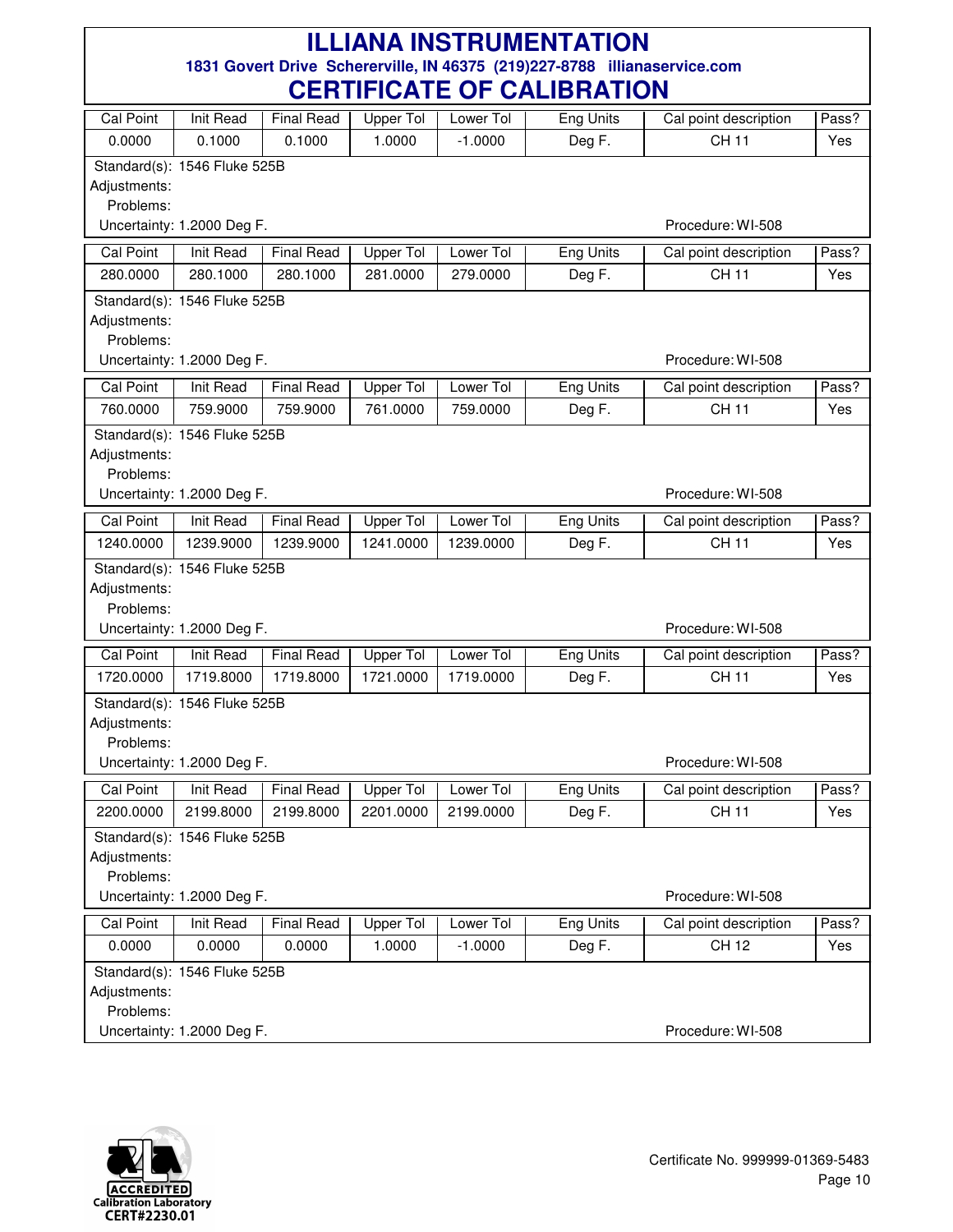| Cal Point        | Init Read                    | <b>Final Read</b> | <b>Upper Tol</b> | Lower Tol | <b>Eng Units</b> | Cal point description | Pass? |
|------------------|------------------------------|-------------------|------------------|-----------|------------------|-----------------------|-------|
| 280.0000         | 280.1000                     | 280.1000          | 281.0000         | 279.0000  | Deg F.           | <b>CH 12</b>          | Yes   |
|                  | Standard(s): 1546 Fluke 525B |                   |                  |           |                  |                       |       |
| Adjustments:     |                              |                   |                  |           |                  |                       |       |
| Problems:        |                              |                   |                  |           |                  |                       |       |
|                  | Uncertainty: 1.2000 Deg F.   |                   |                  |           |                  | Procedure: WI-508     |       |
| Cal Point        | Init Read                    | <b>Final Read</b> | Upper Tol        | Lower Tol | Eng Units        | Cal point description | Pass? |
| 760.0000         | 759.9000                     | 759.9000          | 761.0000         | 759.0000  | Deg F.           | CH 12                 | Yes   |
|                  | Standard(s): 1546 Fluke 525B |                   |                  |           |                  |                       |       |
| Adjustments:     |                              |                   |                  |           |                  |                       |       |
| Problems:        |                              |                   |                  |           |                  |                       |       |
|                  | Uncertainty: 1.2000 Deg F.   |                   |                  |           |                  | Procedure: WI-508     |       |
| Cal Point        | Init Read                    | <b>Final Read</b> | <b>Upper Tol</b> | Lower Tol | <b>Eng Units</b> | Cal point description | Pass? |
| 1240.0000        | 1239.8000                    | 1239.8000         | 1241.0000        | 1239.0000 | Deg F.           | <b>CH 12</b>          | Yes   |
|                  | Standard(s): 1546 Fluke 525B |                   |                  |           |                  |                       |       |
| Adjustments:     |                              |                   |                  |           |                  |                       |       |
| Problems:        |                              |                   |                  |           |                  |                       |       |
|                  | Uncertainty: 1.2000 Deg F.   |                   |                  |           |                  | Procedure: WI-508     |       |
| Cal Point        | <b>Init Read</b>             | <b>Final Read</b> | <b>Upper Tol</b> | Lower Tol | <b>Eng Units</b> | Cal point description | Pass? |
| 1720.0000        | 1719.8000                    | 1719.8000         | 1721.0000        | 1719.0000 | Deg F.           | CH 12                 | Yes   |
|                  | Standard(s): 1546 Fluke 525B |                   |                  |           |                  |                       |       |
| Adjustments:     |                              |                   |                  |           |                  |                       |       |
| Problems:        |                              |                   |                  |           |                  |                       |       |
|                  | Uncertainty: 1.2000 Deg F.   |                   |                  |           |                  | Procedure: WI-508     |       |
| <b>Cal Point</b> | <b>Init Read</b>             | <b>Final Read</b> | Upper Tol        | Lower Tol | <b>Eng Units</b> | Cal point description | Pass? |
| 2200.0000        | 2199.7000                    | 2199.7000         | 2201.0000        | 2199.0000 | Deg F.           | <b>CH 12</b>          | Yes   |
|                  | Standard(s): 1546 Fluke 525B |                   |                  |           |                  |                       |       |
| Adjustments:     |                              |                   |                  |           |                  |                       |       |
| Problems:        |                              |                   |                  |           |                  |                       |       |
|                  | Uncertainty: 1.2000 Deg F.   |                   |                  |           |                  | Procedure: WI-508     |       |
| Cal Point        | Init Read                    | <b>Final Read</b> | Upper Tol        | Lower Tol | Eng Units        | Cal point description | Pass? |
| 0.0000           | $-0.1000$                    | $-0.1000$         | 1.0000           | $-1.0000$ | Deg F.           | <b>CH 13</b>          | Yes   |
|                  | Standard(s): 1546 Fluke 525B |                   |                  |           |                  |                       |       |
| Adjustments:     |                              |                   |                  |           |                  |                       |       |
| Problems:        |                              |                   |                  |           |                  |                       |       |
|                  | Uncertainty: 1.2000 Deg F.   |                   |                  |           |                  | Procedure: WI-508     |       |
| <b>Cal Point</b> | <b>Init Read</b>             | <b>Final Read</b> | <b>Upper Tol</b> | Lower Tol | <b>Eng Units</b> | Cal point description | Pass? |
| 280.0000         | 280.1000                     | 280.1000          | 281.0000         | 279.0000  | Deg F.           | CH 13                 | Yes   |
|                  | Standard(s): 1546 Fluke 525B |                   |                  |           |                  |                       |       |
| Adjustments:     |                              |                   |                  |           |                  |                       |       |
| Problems:        |                              |                   |                  |           |                  |                       |       |
|                  | Uncertainty: 1.2000 Deg F.   |                   |                  |           |                  | Procedure: WI-508     |       |

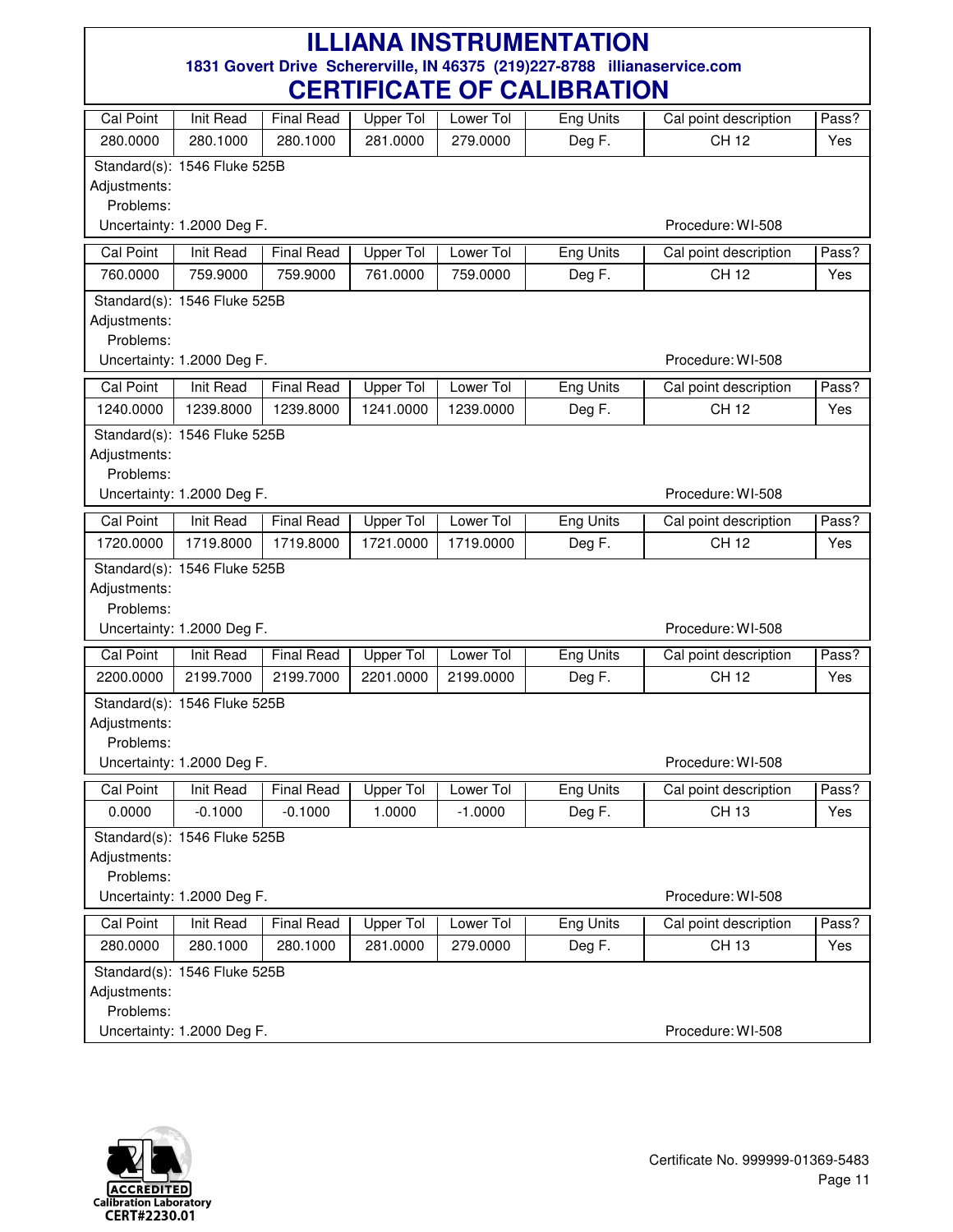| Cal Point        | Init Read                    | <b>Final Read</b> | <b>Upper Tol</b> | Lower Tol | <b>Eng Units</b> | Cal point description | Pass? |
|------------------|------------------------------|-------------------|------------------|-----------|------------------|-----------------------|-------|
| 760.0000         | 760.1000                     | 760.1000          | 761.0000         | 759.0000  | Deg F.           | <b>CH 13</b>          | Yes   |
|                  | Standard(s): 1546 Fluke 525B |                   |                  |           |                  |                       |       |
| Adjustments:     |                              |                   |                  |           |                  |                       |       |
| Problems:        |                              |                   |                  |           |                  |                       |       |
|                  | Uncertainty: 1.2000 Deg F.   |                   |                  |           |                  | Procedure: WI-508     |       |
| Cal Point        | Init Read                    | <b>Final Read</b> | Upper Tol        | Lower Tol | Eng Units        | Cal point description | Pass? |
| 1240.0000        | 1239.9000                    | 1239.9000         | 1241.0000        | 1239.0000 | Deg F.           | CH 13                 | Yes   |
|                  | Standard(s): 1546 Fluke 525B |                   |                  |           |                  |                       |       |
| Adjustments:     |                              |                   |                  |           |                  |                       |       |
| Problems:        |                              |                   |                  |           |                  |                       |       |
|                  | Uncertainty: 1.2000 Deg F.   |                   |                  |           |                  | Procedure: WI-508     |       |
| Cal Point        | Init Read                    | <b>Final Read</b> | <b>Upper Tol</b> | Lower Tol | <b>Eng Units</b> | Cal point description | Pass? |
| 1720.0000        | 1720.1000                    | 1720.1000         | 1721.0000        | 1719.0000 | Deg F.           | <b>CH 13</b>          | Yes   |
|                  | Standard(s): 1546 Fluke 525B |                   |                  |           |                  |                       |       |
| Adjustments:     |                              |                   |                  |           |                  |                       |       |
| Problems:        |                              |                   |                  |           |                  |                       |       |
|                  | Uncertainty: 1.2000 Deg F.   |                   |                  |           |                  | Procedure: WI-508     |       |
| Cal Point        | Init Read                    | <b>Final Read</b> | <b>Upper Tol</b> | Lower Tol | <b>Eng Units</b> | Cal point description | Pass? |
| 2200.0000        | 2200.0000                    | 2200.0000         | 2201.0000        | 2199.0000 | Deg F.           | <b>CH 13</b>          | Yes   |
|                  | Standard(s): 1546 Fluke 525B |                   |                  |           |                  |                       |       |
| Adjustments:     |                              |                   |                  |           |                  |                       |       |
| Problems:        |                              |                   |                  |           |                  |                       |       |
|                  | Uncertainty: 1.2000 Deg F.   |                   |                  |           |                  | Procedure: WI-508     |       |
| <b>Cal Point</b> | <b>Init Read</b>             | <b>Final Read</b> | Upper Tol        | Lower Tol | <b>Eng Units</b> | Cal point description | Pass? |
| 0.0000           | $-0.1000$                    | $-0.1000$         | 1.0000           | $-1.0000$ | Deg F.           | <b>CH 14</b>          | Yes   |
|                  | Standard(s): 1546 Fluke 525B |                   |                  |           |                  |                       |       |
| Adjustments:     |                              |                   |                  |           |                  |                       |       |
| Problems:        |                              |                   |                  |           |                  |                       |       |
|                  | Uncertainty: 1.2000 Deg F.   |                   |                  |           |                  | Procedure: WI-508     |       |
| Cal Point        | Init Read                    | <b>Final Read</b> | Upper Tol        | Lower Tol | Eng Units        | Cal point description | Pass? |
| 280.0000         | 279.9000                     | 279.9000          | 281.0000         | 279.0000  | Deg F.           | <b>CH 14</b>          | Yes   |
|                  | Standard(s): 1546 Fluke 525B |                   |                  |           |                  |                       |       |
| Adjustments:     |                              |                   |                  |           |                  |                       |       |
| Problems:        |                              |                   |                  |           |                  |                       |       |
|                  | Uncertainty: 1.2000 Deg F.   |                   |                  |           |                  | Procedure: WI-508     |       |
| <b>Cal Point</b> | <b>Init Read</b>             | <b>Final Read</b> | <b>Upper Tol</b> | Lower Tol | <b>Eng Units</b> | Cal point description | Pass? |
| 760.0000         | 760.0000                     | 760.0000          | 761.0000         | 759.0000  | Deg F.           | <b>CH 14</b>          | Yes   |
|                  | Standard(s): 1546 Fluke 525B |                   |                  |           |                  |                       |       |
| Adjustments:     |                              |                   |                  |           |                  |                       |       |
| Problems:        |                              |                   |                  |           |                  |                       |       |
|                  | Uncertainty: 1.2000 Deg F.   |                   |                  |           |                  | Procedure: WI-508     |       |

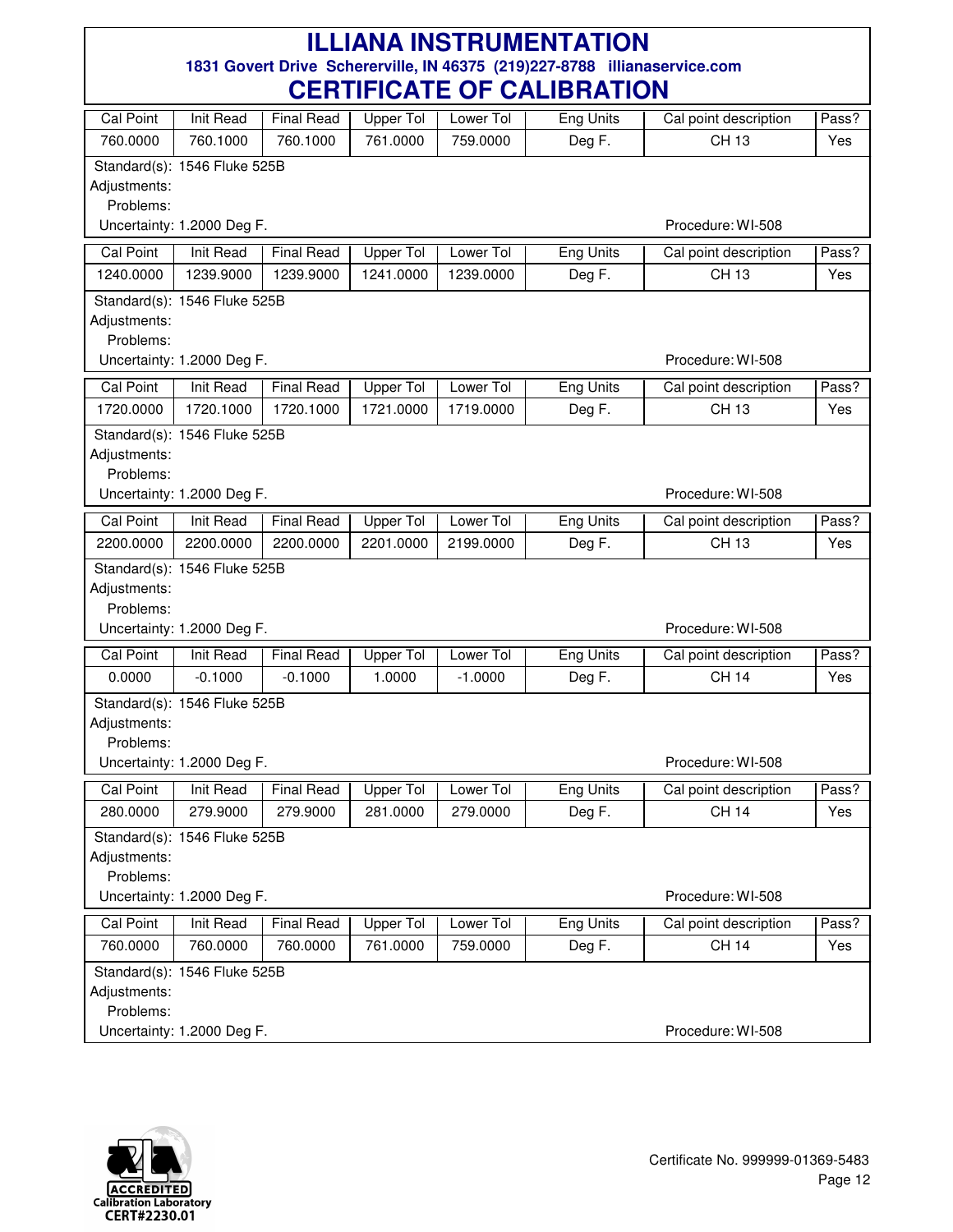| VLIIIII IVAIL VI<br><u>VALIDI IATIVIT</u> |                              |                   |                  |           |                  |                       |       |  |  |
|-------------------------------------------|------------------------------|-------------------|------------------|-----------|------------------|-----------------------|-------|--|--|
| <b>Cal Point</b>                          | Init Read                    | <b>Final Read</b> | Upper Tol        | Lower Tol | Eng Units        | Cal point description | Pass? |  |  |
| 1240.0000                                 | 1239.9000                    | 1239.9000         | 1241.0000        | 1239.0000 | Deg F.           | <b>CH 14</b>          | Yes   |  |  |
|                                           | Standard(s): 1546 Fluke 525B |                   |                  |           |                  |                       |       |  |  |
| Adjustments:                              |                              |                   |                  |           |                  |                       |       |  |  |
| Problems:                                 |                              |                   |                  |           |                  |                       |       |  |  |
| Uncertainty: 1.2000 Deg F.                |                              |                   |                  |           |                  | Procedure: WI-508     |       |  |  |
| Cal Point                                 | <b>Init Read</b>             | <b>Final Read</b> | <b>Upper Tol</b> | Lower Tol | <b>Eng Units</b> | Cal point description | Pass? |  |  |
| 1720.0000                                 | 1720.0000                    | 1720.0000         | 1721.0000        | 1719.0000 | Deg F.           | <b>CH 14</b>          | Yes   |  |  |
|                                           | Standard(s): 1546 Fluke 525B |                   |                  |           |                  |                       |       |  |  |
| Adjustments:                              |                              |                   |                  |           |                  |                       |       |  |  |
|                                           | Problems:                    |                   |                  |           |                  |                       |       |  |  |
|                                           | Uncertainty: 1.2000 Deg F.   |                   |                  |           |                  | Procedure: WI-508     |       |  |  |
| <b>Cal Point</b>                          | Init Read                    | <b>Final Read</b> | Upper Tol        | Lower Tol | <b>Eng Units</b> | Cal point description | Pass? |  |  |
| 2200.0000                                 | 2199.8000                    | 2199.8000         | 2201.0000        | 2199.0000 | Deg F.           | <b>CH 14</b>          | Yes   |  |  |
|                                           | Standard(s): 1546 Fluke 525B |                   |                  |           |                  |                       |       |  |  |
| Adjustments:                              |                              |                   |                  |           |                  |                       |       |  |  |
| Problems:                                 |                              |                   |                  |           |                  |                       |       |  |  |
|                                           | Uncertainty: 1.2000 Deg F.   |                   |                  |           |                  | Procedure: WI-508     |       |  |  |
| <b>Cal Point</b>                          | Init Read                    | <b>Final Read</b> | <b>Upper Tol</b> | Lower Tol | <b>Eng Units</b> | Cal point description | Pass? |  |  |
| 0.0000                                    | 0.0000                       | 0.0000            | 1.0000           | $-1.0000$ | Deg F.           | <b>CH 15</b>          | Yes   |  |  |
|                                           | Standard(s): 1546 Fluke 525B |                   |                  |           |                  |                       |       |  |  |
| Adjustments:                              |                              |                   |                  |           |                  |                       |       |  |  |
| Problems:                                 |                              |                   |                  |           |                  |                       |       |  |  |
|                                           | Uncertainty: 1.2000 Deg F.   |                   |                  |           |                  | Procedure: WI-508     |       |  |  |
| <b>Cal Point</b>                          | <b>Init Read</b>             | <b>Final Read</b> | Upper Tol        | Lower Tol | Eng Units        | Cal point description | Pass? |  |  |
| 280.0000                                  | 280.0000                     | 280.0000          | 281.0000         | 279.0000  | Deg F.           | CH 15                 | Yes   |  |  |
|                                           | Standard(s): 1546 Fluke 525B |                   |                  |           |                  |                       |       |  |  |
| Adjustments:                              |                              |                   |                  |           |                  |                       |       |  |  |
| Problems:                                 |                              |                   |                  |           |                  |                       |       |  |  |
|                                           | Uncertainty: 1.2000 Deg F.   |                   |                  |           |                  | Procedure: WI-508     |       |  |  |
| <b>Cal Point</b>                          | Init Read                    | Final Read        | Upper Tol        | Lower Tol | Eng Units        | Cal point description | Pass? |  |  |
| 760.0000                                  | 760.1000                     | 760.1000          | 761.0000         | 759.0000  | Deg F.           | CH 15                 | Yes   |  |  |
|                                           | Standard(s): 1546 Fluke 525B |                   |                  |           |                  |                       |       |  |  |
| Adjustments:                              |                              |                   |                  |           |                  |                       |       |  |  |
| Problems:                                 |                              |                   |                  |           |                  |                       |       |  |  |
|                                           | Uncertainty: 1.2000 Deg F.   |                   |                  |           |                  | Procedure: WI-508     |       |  |  |
| <b>Cal Point</b>                          | Init Read                    | <b>Final Read</b> | Upper Tol        | Lower Tol | <b>Eng Units</b> | Cal point description | Pass? |  |  |
| 1240.0000                                 | 1240.0000                    | 1240.0000         | 1241.0000        | 1239.0000 | Deg F.           | <b>CH 15</b>          | Yes   |  |  |
|                                           | Standard(s): 1546 Fluke 525B |                   |                  |           |                  |                       |       |  |  |
| Adjustments:                              |                              |                   |                  |           |                  |                       |       |  |  |
| Problems:                                 |                              |                   |                  |           |                  | Procedure: WI-508     |       |  |  |
|                                           | Uncertainty: 1.2000 Deg F.   |                   |                  |           |                  |                       |       |  |  |

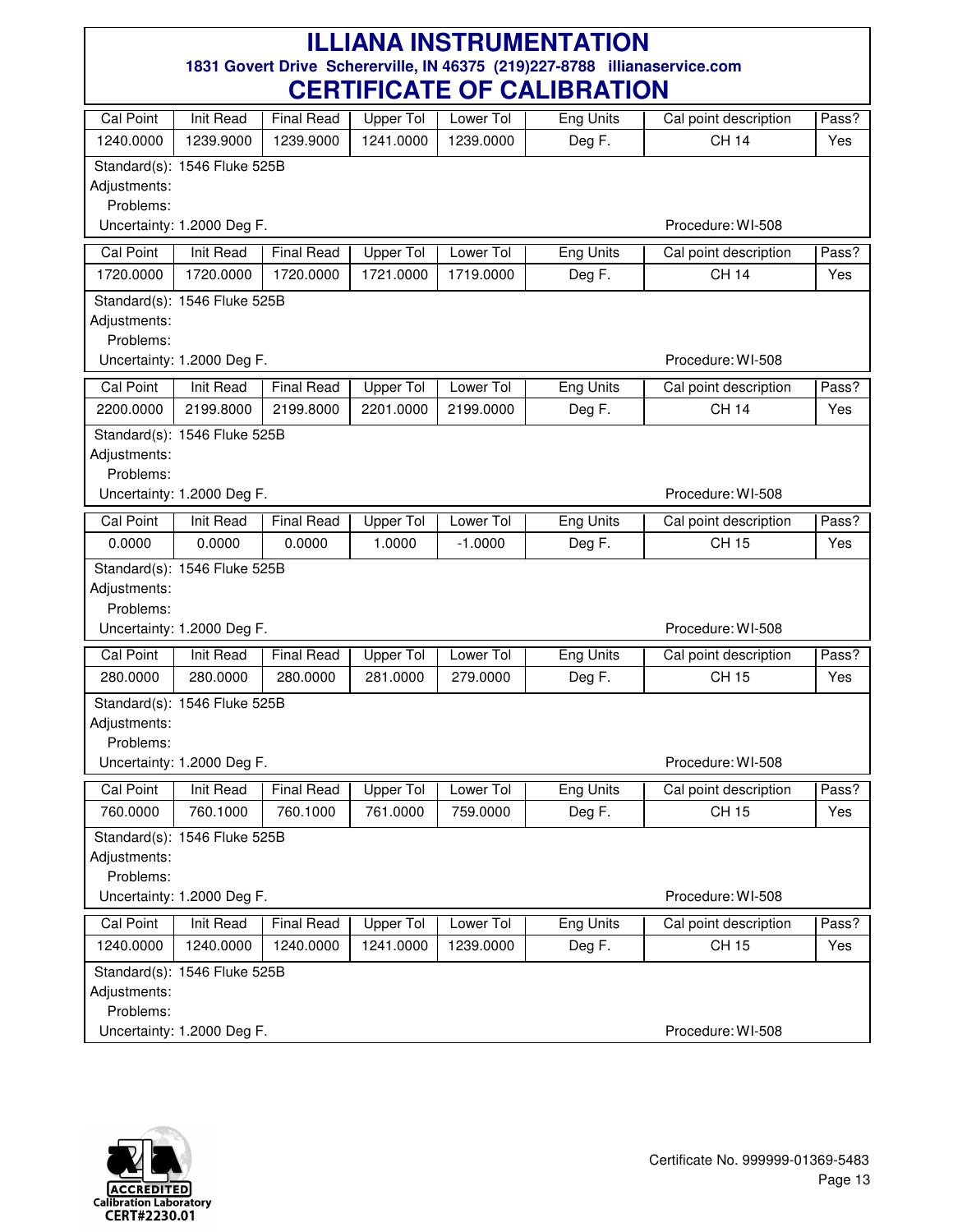| Cal Point                 | Init Read                    | <b>Final Read</b> | Upper Tol        | Lower Tol | Eng Units        | Cal point description | Pass? |
|---------------------------|------------------------------|-------------------|------------------|-----------|------------------|-----------------------|-------|
| 1720.0000                 | 1720.1000                    | 1720.1000         | 1721.0000        | 1719.0000 | Deg F.           | <b>CH 15</b>          | Yes   |
|                           | Standard(s): 1546 Fluke 525B |                   |                  |           |                  |                       |       |
| Adjustments:              |                              |                   |                  |           |                  |                       |       |
| Problems:                 |                              |                   |                  |           |                  |                       |       |
|                           | Uncertainty: 1.2000 Deg F.   |                   |                  |           |                  | Procedure: WI-508     |       |
| <b>Cal Point</b>          | Init Read                    | <b>Final Read</b> | <b>Upper Tol</b> | Lower Tol | Eng Units        | Cal point description | Pass? |
| 2200.0000                 | 2200.1000                    | 2200.1000         | 2201.0000        | 2199.0000 | Deg F.           | <b>CH 15</b>          | Yes   |
|                           | Standard(s): 1546 Fluke 525B |                   |                  |           |                  |                       |       |
| Adjustments:              |                              |                   |                  |           |                  |                       |       |
| Problems:                 |                              |                   |                  |           |                  |                       |       |
|                           | Uncertainty: 1.2000 Deg F.   |                   |                  |           |                  | Procedure: WI-508     |       |
| <b>Cal Point</b>          | Init Read                    | <b>Final Read</b> | Upper Tol        | Lower Tol | <b>Eng Units</b> | Cal point description | Pass? |
| 0.0000                    | $-0.2000$                    | $-0.2000$         | 1.0000           | $-1.0000$ | Deg F.           | CH 16                 | Yes   |
|                           | Standard(s): 1546 Fluke 525B |                   |                  |           |                  |                       |       |
| Adjustments:              |                              |                   |                  |           |                  |                       |       |
| Problems:                 |                              |                   |                  |           |                  |                       |       |
|                           | Uncertainty: 1.2000 Deg F.   |                   |                  |           |                  | Procedure: WI-508     |       |
| <b>Cal Point</b>          | Init Read                    | <b>Final Read</b> | <b>Upper Tol</b> | Lower Tol | <b>Eng Units</b> | Cal point description | Pass? |
| 280.0000                  | 280.1000                     | 280.1000          | 281.0000         | 279.0000  | Deg F.           | CH 16                 | Yes   |
|                           | Standard(s): 1546 Fluke 525B |                   |                  |           |                  |                       |       |
| Adjustments:              |                              |                   |                  |           |                  |                       |       |
| Problems:                 | Uncertainty: 1.2000 Deg F.   |                   |                  |           |                  | Procedure: WI-508     |       |
|                           |                              |                   |                  |           |                  |                       |       |
| <b>Cal Point</b>          | <b>Init Read</b>             | <b>Final Read</b> | <b>Upper Tol</b> | Lower Tol | <b>Eng Units</b> | Cal point description | Pass? |
| 760.0000                  | 759.9000                     | 759.9000          | 761.0000         | 759.0000  | Deg F.           | CH 16                 | Yes   |
|                           | Standard(s): 1546 Fluke 525B |                   |                  |           |                  |                       |       |
| Adjustments:              |                              |                   |                  |           |                  |                       |       |
| Problems:                 | Uncertainty: 1.2000 Deg F.   |                   |                  |           |                  | Procedure: WI-508     |       |
|                           |                              |                   |                  |           |                  |                       |       |
| Cal Point                 | Init Read                    | <b>Final Read</b> | Upper Tol        | Lower Tol | <b>Eng Units</b> | Cal point description | Pass? |
| 1240.0000                 | 1240.0000                    | 1240.0000         | 1241.0000        | 1239.0000 | Deg F.           | CH 16                 | Yes   |
|                           | Standard(s): 1546 Fluke 525B |                   |                  |           |                  |                       |       |
| Adjustments:<br>Problems: |                              |                   |                  |           |                  |                       |       |
|                           | Uncertainty: 1.2000 Deg F.   |                   |                  |           |                  | Procedure: WI-508     |       |
|                           |                              |                   |                  |           |                  |                       |       |
| <b>Cal Point</b>          | <b>Init Read</b>             | <b>Final Read</b> | <b>Upper Tol</b> | Lower Tol | <b>Eng Units</b> | Cal point description | Pass? |
| 1720.0000                 | 1720.0000                    | 1720.0000         | 1721.0000        | 1719.0000 | Deg F.           | <b>CH 16</b>          | Yes   |
|                           | Standard(s): 1546 Fluke 525B |                   |                  |           |                  |                       |       |
| Adjustments:<br>Problems: |                              |                   |                  |           |                  |                       |       |
|                           | Uncertainty: 1.2000 Deg F.   |                   |                  |           |                  | Procedure: WI-508     |       |
|                           |                              |                   |                  |           |                  |                       |       |